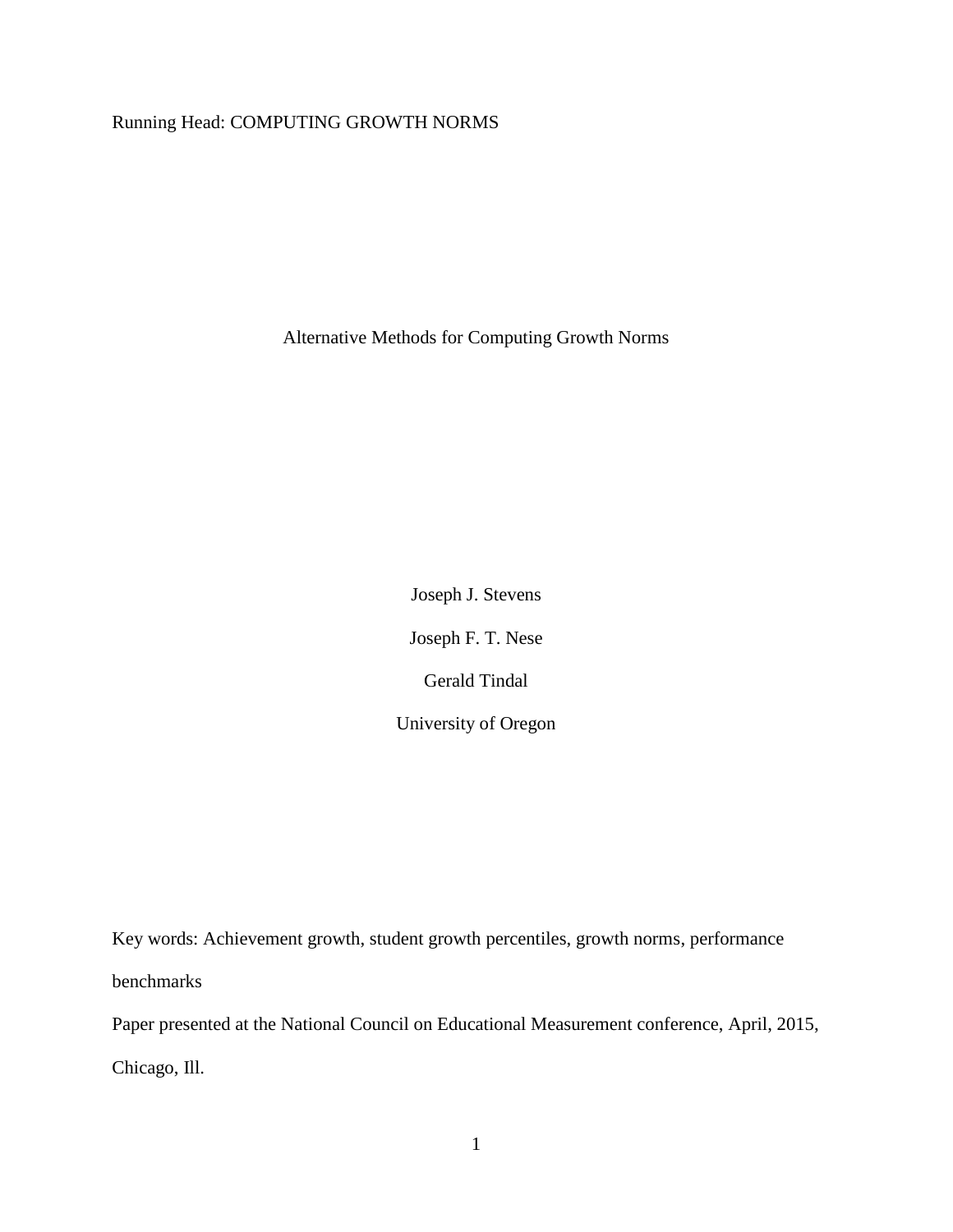Address all correspondence to Joseph Stevens, University of Oregon, Department of Educational Methodology, Policy, and Leadership, College of Education, 5267 University of Oregon, Eugene, OR 97403-5267; 541-346-2445, stevensj@uoregon.edu.

This work was supported by the Institute of Education Sciences, U.S. Department of Education, through grant R32C110004 awarded to the University of Oregon. The opinions expressed are those of the author and do not necessarily represent views of the Institute or the U.S. Department of Education.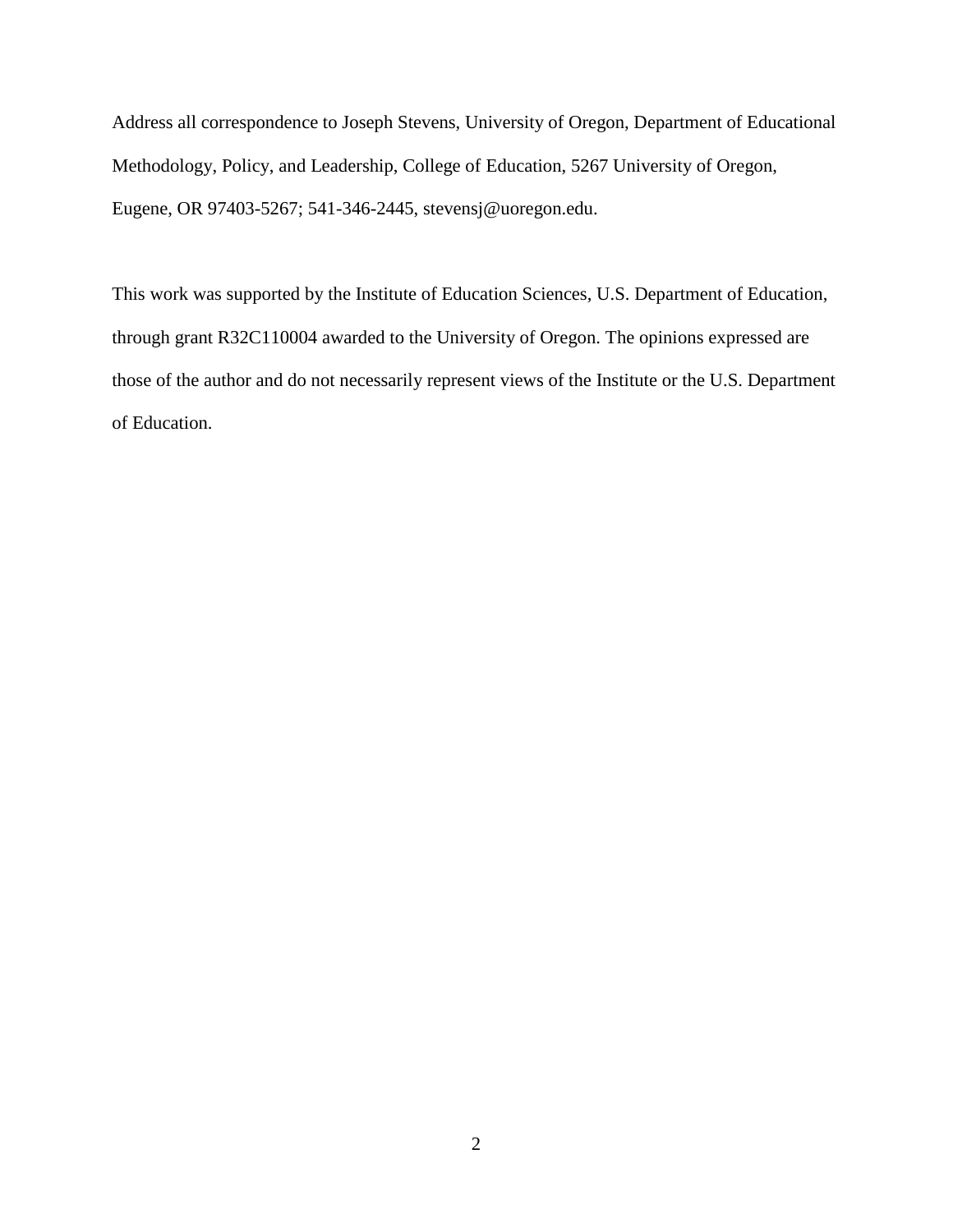### **Abstract**

The purpose of this paper is to illustrate and compare several methods for describing and interpreting student achievement growth. There is a long history of the use of normative methods to represent performance on a variety of educational and psychological tests as well as in medical applications like physical measures of child development (i.e., height, weight). The conventional method used to construct norms in these traditional applications is to calculate empirical percentiles from cross-sectional data at one or a series of time points and then fit and smooth the data to produce normative reference centiles or deciles (see Angoff, 1984; Peterson, Kolen, & Hoover, 1989). More recently, Betebenner (2009) has popularized a different kind of percentiles for enriching interpretation of student achievement performance, student growth percentiles (SGP). SGP are actually better described as conditional regression models in that they do not actually examine growth but condition current performance on prior performance. A number of states and school jurisdictions have adopted SGP as a primary mechanism to report and interpret student achievement growth and, in some cases, to aid in evaluating student, teacher, or school performance for accountability purposes. A third class of methods for calculation of growth norms is the application of more elaborate statistical models to represent change such as multilevel growth models (MGM). A potential advantage of MGM is that they actually use longitudinal data rather than cross-sectional or conditional data to represent growth. Using interim assessment data from a large Arizona school district, we demonstrate all three methods (traditional, SGP, multilevel growth models) for estimating student growth norms and we then discuss advantages and disadvantages of each method.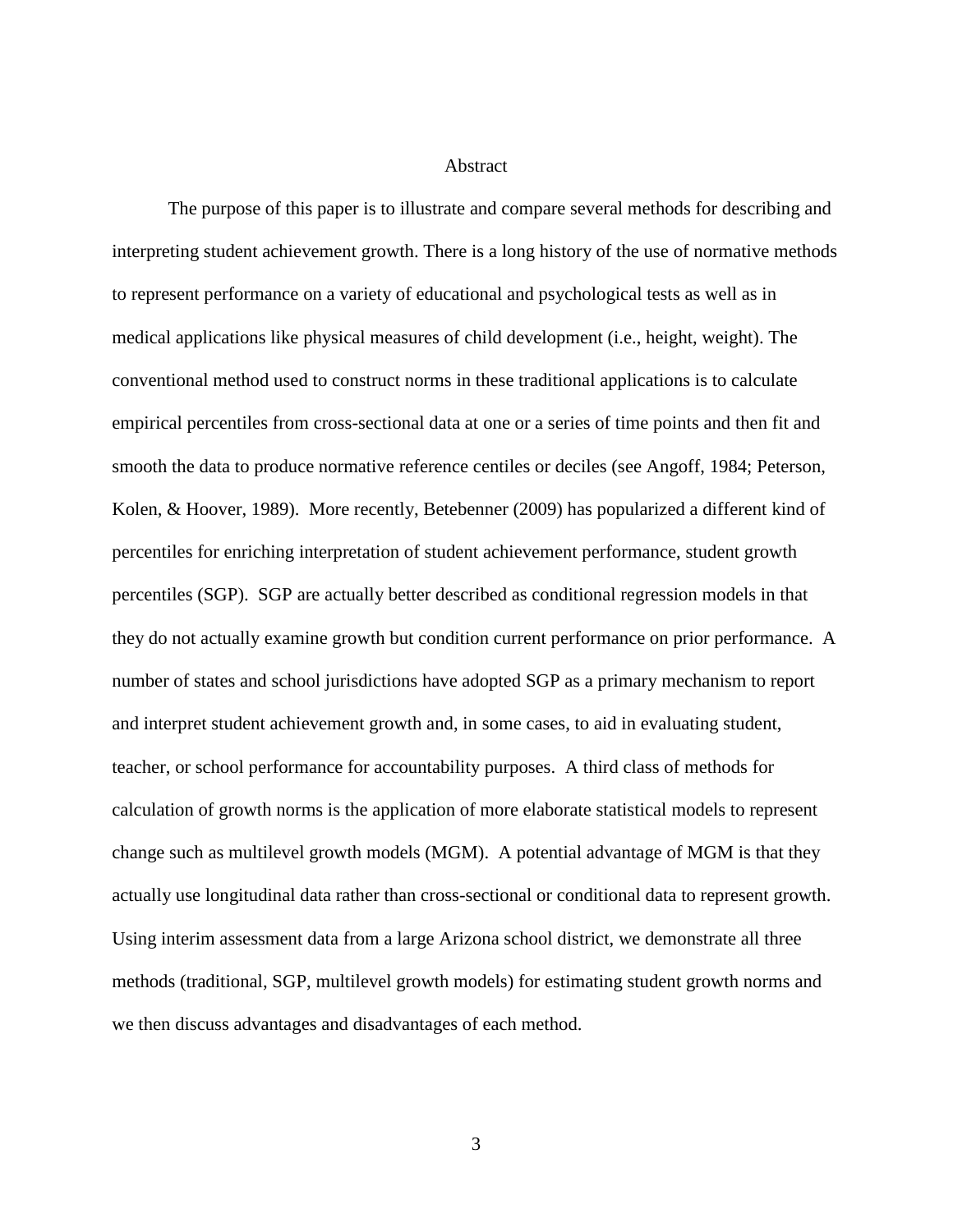#### Alternative Methods for Computing Growth Norms

The purpose of this paper is to illustrate and compare several methods for describing and interpreting student achievement growth using data from a large school district's interim assessment. "What does this score mean?" is perhaps the fundamental question asked by test users and consumers. Meaningful answers to this question depend on putting a score into context by supplying information about what content was covered on the test, what testing methods were used, and the scale on which the score is reported. Normative methods have long been used to represent growth in educational, psychological, and medical applications like academic achievement, social and psychological functioning, and physical measures of child development (i.e., height, weight). Norms provide one of the fundamental methods that allow more meaningful interpretation of score information and allow the user to compare an individual's performance to a standard benchmark to enhance interpretation (Bloom, Hill, Black, & Lipsey, 2008). In these applications, norms are usually calculated from cross-sectional data for individuals and then fitted empirically using statistical models. Often model results are also then averaged or smoothed to produce norms that are more consistent with theoretical expectations (e.g., normally distributed).

In educational and psychological testing there is a longstanding tradition of computing norms to provide an interpretive context for individual performance on achievement tests (e.g., CTBS, ITBS, Stanford), intelligence tests (e.g., Stanford-Binet, WISC-III), and other measures of psychological and social functioning (e.g., Wechsler Memory Scale, Kohn Social Competence Scale, MMPI). In all of these applications, norms are developed by engaging in some sampling process to select the norms group, administering the test or instrument under standard conditions, and then analyzing results to produce reference information showing the average performance of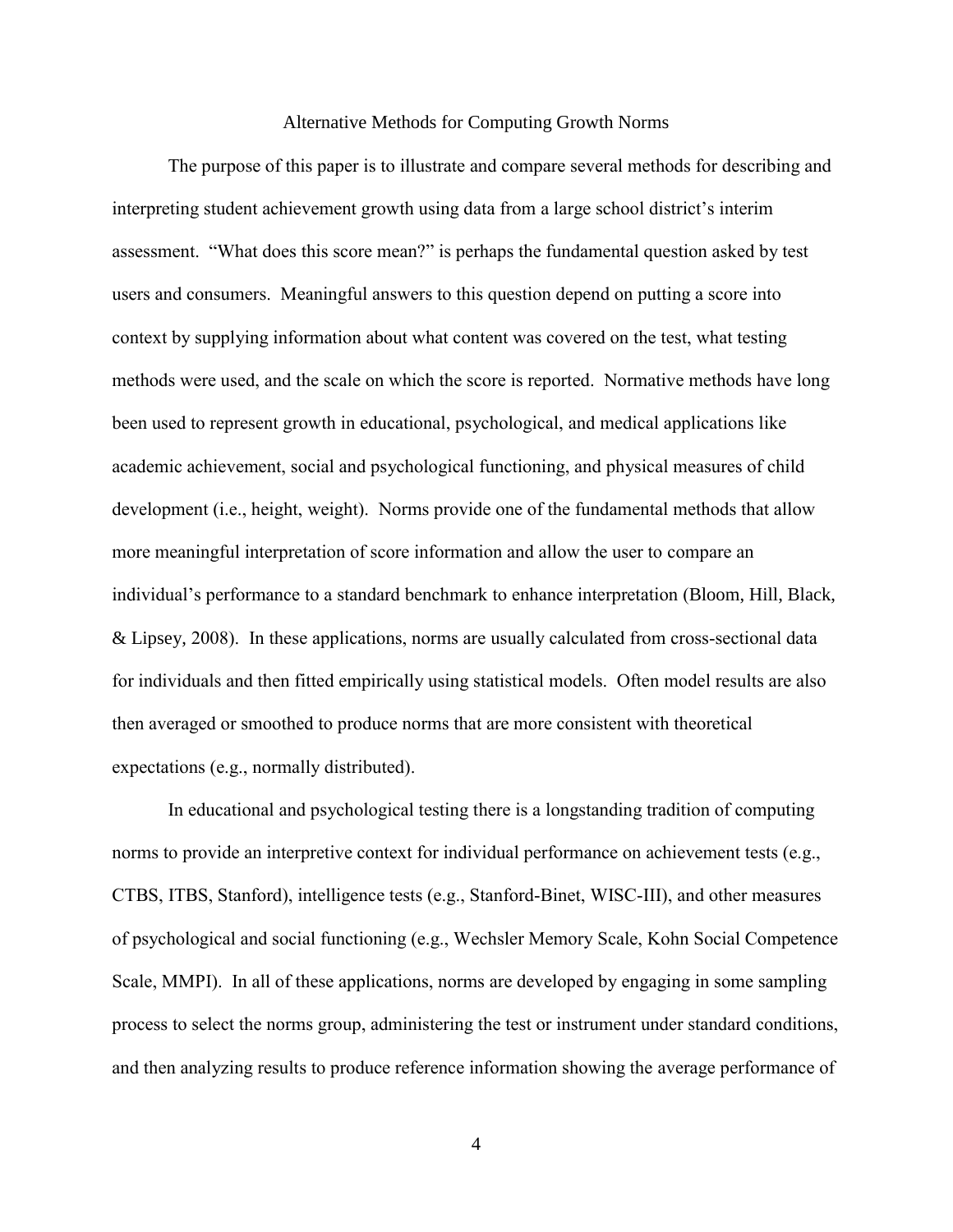individuals at different locations within the score distribution. An extensive variety of physiological and developmental characteristics have also been analyzed to produce normative information for developmental, clinical, and medical applications (see Cole, 1988; Wright & Royston, 1997).

In many of these applications, the fundamental interest is in representing normative patterns of growth or development. Nonetheless, almost all norms development has historically used cross-sectional data. For example, in the development of the Wechlser Memory Scale norms (Pearson Education, 2008), during the instrument standardization process, all individuals were tested in the same year. Age based norms were developed by grouping data according to examinee age. Obviously tracking individuals over many years to create a true longitudinal sample is not feasible for this instrument. However, in many other applications it is possible to track individuals over time and create norms based on the actual longitudinal course of their performance. It is uncertain, however, whether there are any appreciable differences between cross-sectional and longitudinally based norms.

Given the recent upsurge in interest in the growth of academic achievement in education, there is some question regarding the best ways to represent and interpret growth. One recent development that has attracted substantial interest is the Student Growth Percentiles (SGP) method described by Betebenner (2009). A number of states and school jurisdictions have adopted SGP to report and interpret student achievement growth.

Another approach to create growth norms that is less commonly applied, is to use common growth modeling methods. One of the most widely used statistical approaches to modeling growth is multilevel models (Raudenbush & Bryk, 2002; Singer & Willett, 2003). These models estimate a growth trajectory for each individual and can be used to evaluate the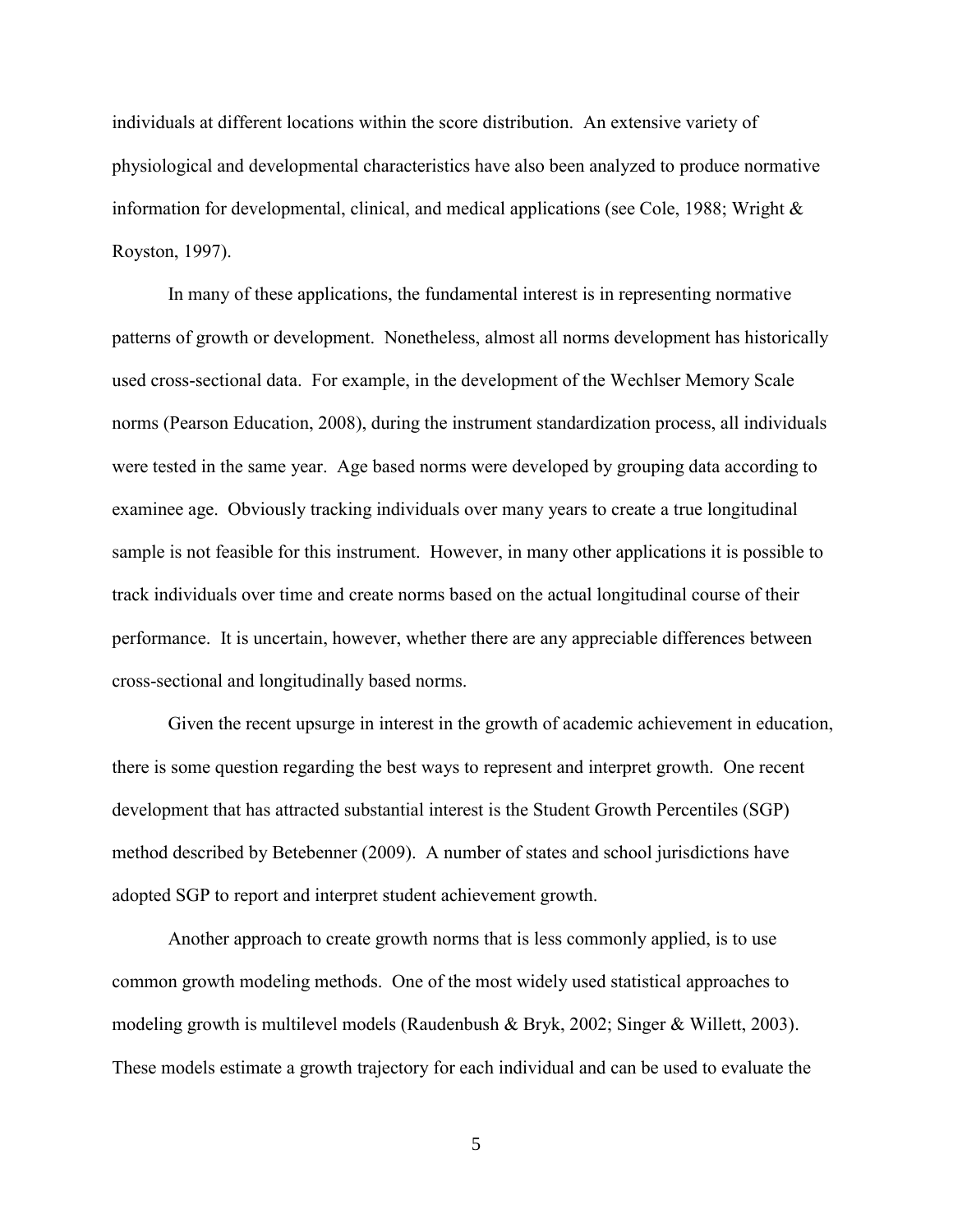rate of growth, individual differences in growth parameters, and predictors of growth. These estimated growth trajectories can also be used to develop normative descriptions of the growth function at each point in time as well as normative descriptions of slope or rate of growth across the period of time studied.

In this paper we describe and illustrate three alternative methods for creating growth norms from a longitudinal sample. Following application and illustration of each method, we draw attention to their relative advantages and disadvantages. It is also useful to distinguish between two broad classes of growth models. Briggs & Betebenner (2009) define *absolute growth models* as models that estimate growth conditional on a time function (e.g., linear, quadratic, nonparametric). They define *relative growth models* as models that estimate growth based on prior achievement. In this paper, two methods presented are examples of absolute growth models: Traditional Growth Norms (TGN) and Multilevel Growth Model (MGM) norms. The third method presented here, Student Growth Percentiles (SGP) is variously described as a relative growth model (Betebenner, 2009) or a conditional status model (Castellano & Ho, 2013) but does not exactly represent growth in the sense that growth is usually defined by developmental theorists or applications of typical longitudinal methods (Willett, Singer, & Martin, 1998). The three alternative models include differences in data and measurement requirements, degree of flexibility in application, dependency on scale properties (i.e., ordinal or interval measurement), and requirements for vertical linking over time, required sample size, and composition of the sample. Thus our purpose was to estimate achievement test norms using the three models (TGN, SGP, and MGM) and compare and contrast the three models in terms of the resulting norms.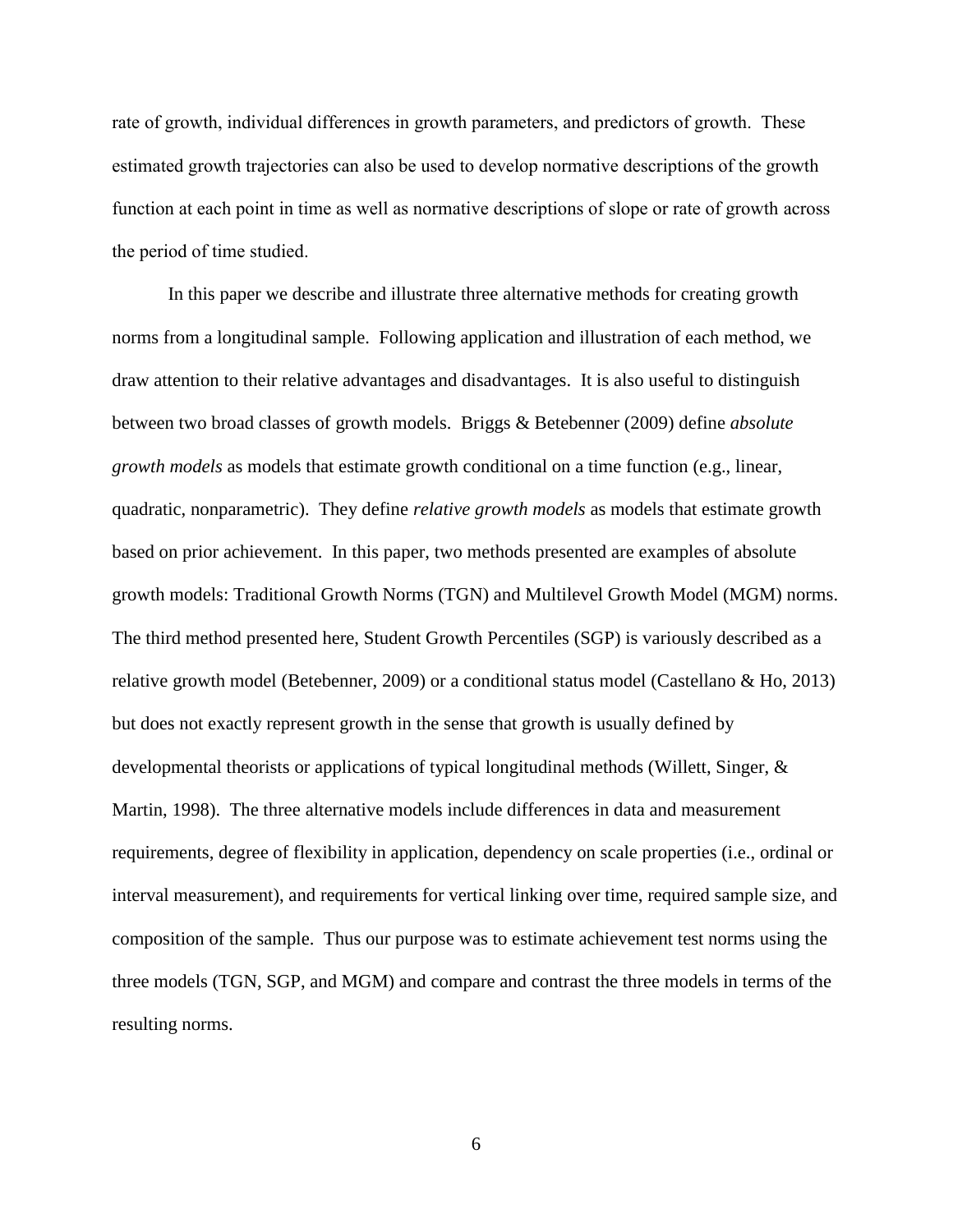### **Method**

# **Participants**

Results presented in this paper are based on three cohorts of fifth grade students taking a district mandated interim assessment in a large school district in Arizona.<sup>1</sup> Data included seasonal (fall, winter, spring) interim mathematics and reading assessments administered in Grade 5. A total of three years (cohorts) of data were included to increase sample size. Although cohort differences and cohort stability are of interest, those issues are part of different studies and we do not separate cohorts in any of the analyses presented here.

A total of 3,985 students across the three cohorts were included in the study. Of these, 3,949 students (99%) had at least one mathematics score and 3,947 students (99%) had at least one reading score. Sample demographics for the analytic sample are displayed in Table 1. The demographics of the sample were characterized by a small percentage of White students and a large percentage of minority students: Hispanic (52%), Black/African American (11%), and American Indian/Alaskan Native students (8%). A large percentage of district students (75%) were eligible for free or reduced price lunch. A substantial proportion of students were also English language learner students (36%) who were classified either as active language learners or exited students being monitored. All ELL students in the district were required to take a test of English language proficiency. Those testing below a specified threshold were enrolled in a  $\overline{a}$ <sup>1</sup> We also conducted analyses on a second sample composed of the annual accountability test,

reading/language scores from a cohort of Oregon students who were in the third grade in 2008,  $4<sup>th</sup>$  grade in 2009,  $5<sup>th</sup>$  grade in 2010 and  $6<sup>th</sup>$  grade in 2011. Results for this sample closely parallel those reported here, but in the interests of space and time are not reported. These results are available on request from the first author.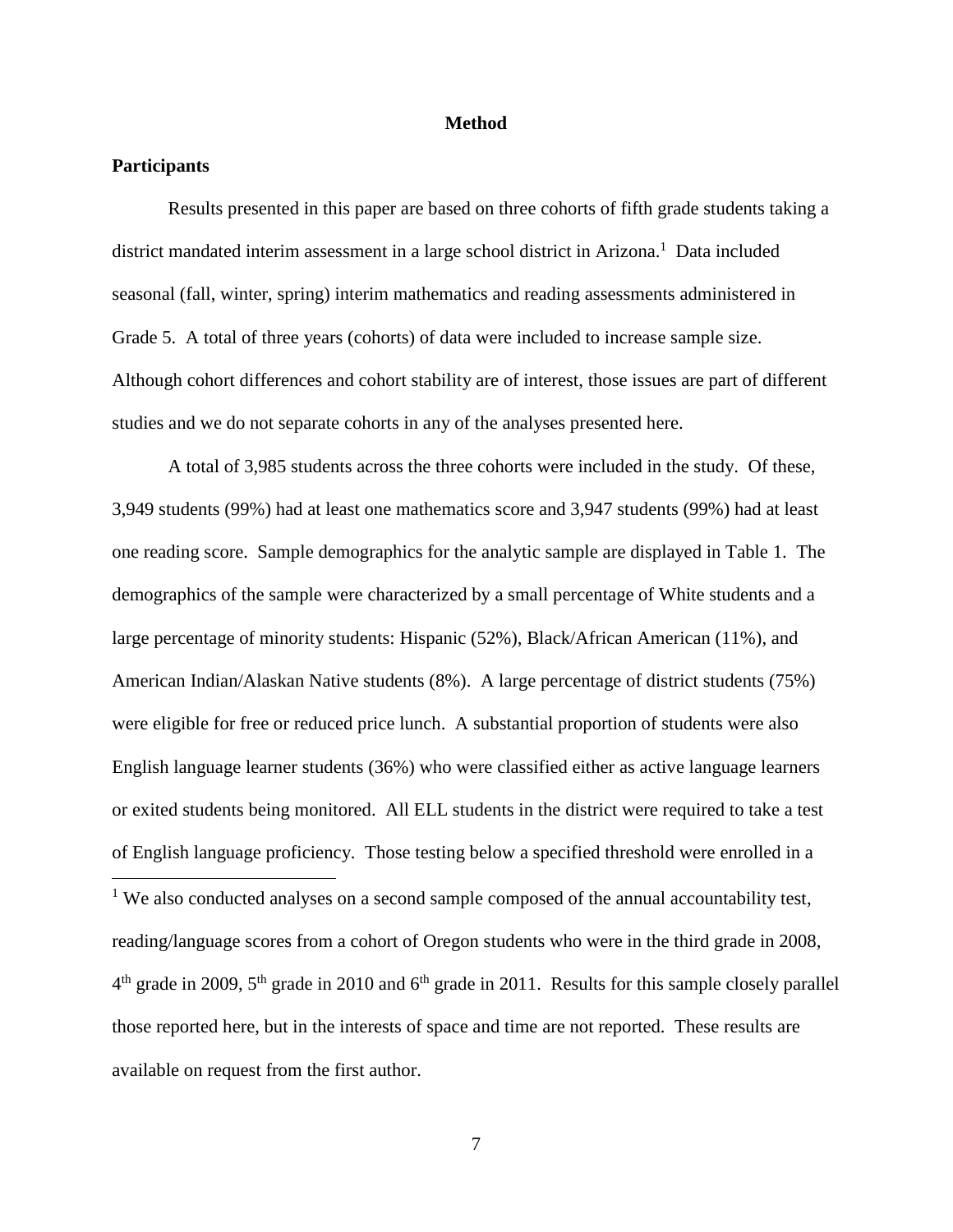| Variable                         | N     | $\%$ |
|----------------------------------|-------|------|
| Female                           | 1,911 | 48.0 |
| <b>Special Education</b>         | 465   | 11.7 |
| Race/Ethnicity                   |       |      |
| American Indian/Alaskan          | 321   | 8.1  |
| Asian                            | 102   | 2.6  |
| <b>Black or African American</b> | 438   | 11.0 |
| Hispanic                         | 2056  | 51.6 |
| Hawaiian/Pacific Islander        | 24    | 0.6  |
| <b>Multiple Categories</b>       | 120   | 3.0  |
| White                            | 924   | 23.2 |
| <b>English Language Learner</b>  |       |      |
| Active                           | 310   | 7.8  |
| Monitor                          | 1,110 | 27.8 |
| Free/Reduced Lunch               | 2,971 | 74.6 |

district-wide structured English immersion (SEI) program. After students reached proficiency on the English language assessment, they were placed in a general education classroom, but were monitored for two additional years.

**Variables.** Students' scores on the mathematics and reading subtests of the Measures of Academic Progress (MAP; Northwest Evaluation Association, 2011) served as the outcomes for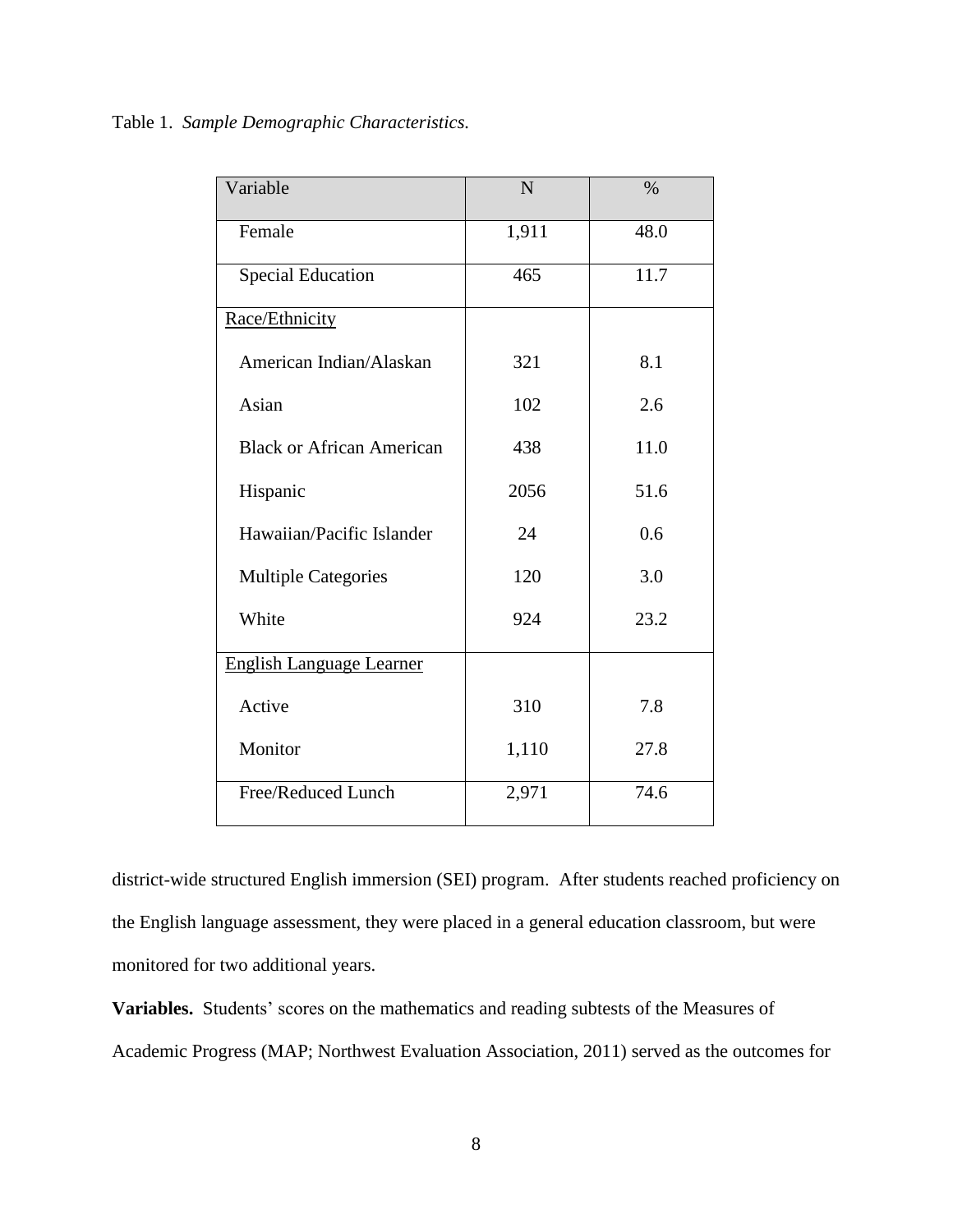this study. The MAP is administered seasonally (fall, winter, spring). Means and standard deviations for each time point are displayed for the analytic sample in Table 2.

|        | Mathematics      |           | Reading          |           |  |
|--------|------------------|-----------|------------------|-----------|--|
| Time   | $\boldsymbol{M}$ | <b>SD</b> | $\boldsymbol{M}$ | <b>SD</b> |  |
| Fall   | 209.06           | 14.07     | 203.53           | 15.22     |  |
| Winter | 215.06           | 15.03     | 207.67           | 14.72     |  |
| Spring | 221.23           | 16.24     | 211.42           | 14.86     |  |

Table 2. *RIT Scale Score Means (M) and Standard Deviations (SD) for the MAP Mathematics and Reading Tests.*

The MAP is an untimed computerized adaptive test on which each student is presented different items conditional on his or her estimated ability level. The adaptive algorithm results in consistently higher test information and lower standard errors across a wide range of student abilities (NWEA, 2011). The tests include 50 multiple-choice items with 4 or 5 response options. All items on the MAP were calibrated on a common, vertical scale, using a one parameter, IRT (Rasch) model (NWEA, 2011) that produces scores on a transformed logit or Rasch unit (RIT) scale. Student growth can therefore be tracked both within and across school years.

# **Analytic Models**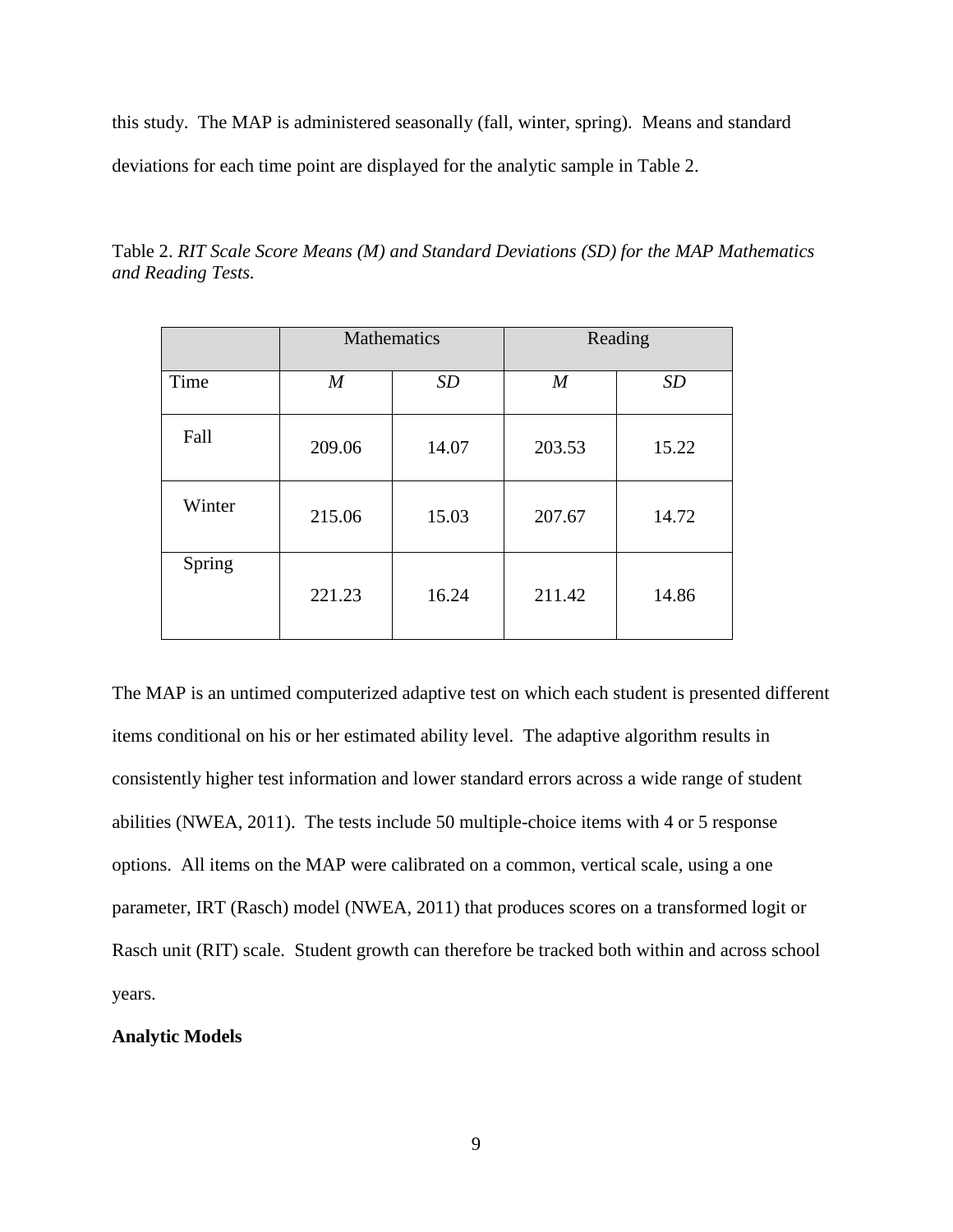As described earlier, our purpose was to examine three alternative methods of providing benchmarks for the interpretation of students' academic growth: (a) the traditional approach to norms (TGN), (b) student growth percentiles (SGP), and (c) multilevel growth model (MGM) norms.

**Traditional growth norms (TGN).** There is a long history of using empirically derived norms as a benchmark for interpretation and comparison of a measurement. These methods have been used for many years on intelligence tests, achievement tests, and measures of social competence or psychological functioning (Anastasi & Urbina, 1997) as well as in many health science applications. One example of the latter approach to normative interpretation, well known to parents, is "pediatrician norms" (see CDC examples in Figure 1; Kuczmarski, Ogden, & Guo et al., 2002), that provide a means to compare the height or weight of a child to a large national sample of other children. Two common uses of this type of normative information are (a) to track developmental progress, and (b) identify individuals at extremes of "reference" intervals or at risk for low performance or slow development. Also note that a key feature of absolute growth model norms is the ability to locate an individual's performance or status at a given point in time and determine how that performance relates to the normative sample.

TGN are almost always based on cross-sectional samples of individuals, not longitudinal examination of individuals over time. That is, to create norms for elementary school students, a cross-sectional approach might analyze data from  $3<sup>rd</sup>$ ,  $4<sup>th</sup>$ , and  $5<sup>th</sup>$  graders from a single academic year instead of tracking 3<sup>rd</sup> graders for two succeeding years into 5<sup>th</sup> grade. With large sample sizes and stable composition of cohorts, there may be little difference between cross-sectional and longitudinal norms.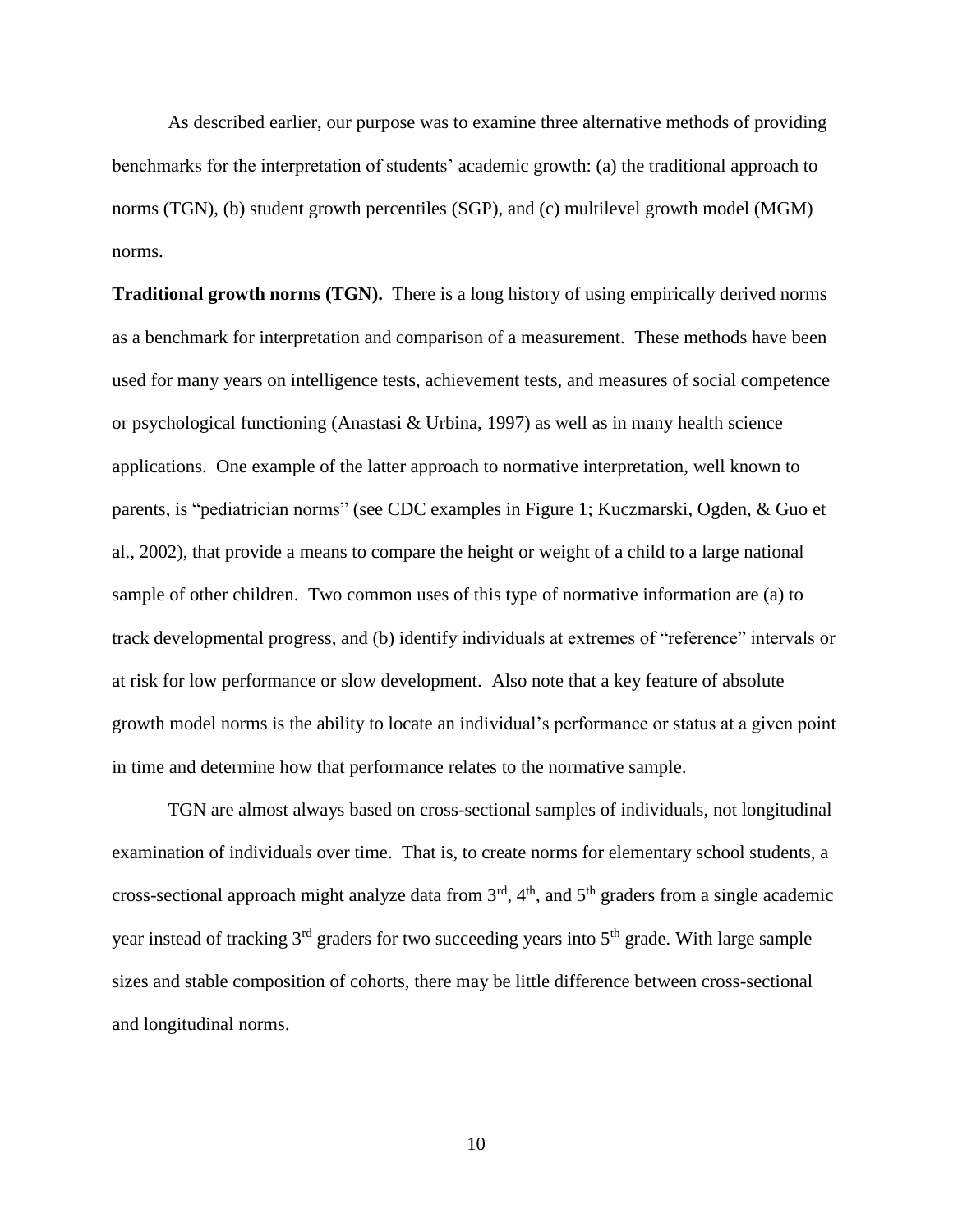In traditional applications, one of the key considerations in building norms is the design of the norming sample. Sometimes almost complete populations are used to develop norms, but more commonly sampling methods are used to select a more manageably sized group. Angoff (1984) and Lord (1959) describe a number of sampling issues in the development of test norms. However, the utility of norms depends on the intended use and it often may be more relevant to make comparisons to a local group or subgroup. Different norms may be useful for different purposes or when there are substantial differences in the composition or characteristics of the local group and the norming sample. It is also important to note that when criterion-referenced or standards-based interpretations are required, it will usually be necessary to relate normative results back to criterion benchmarks of performance.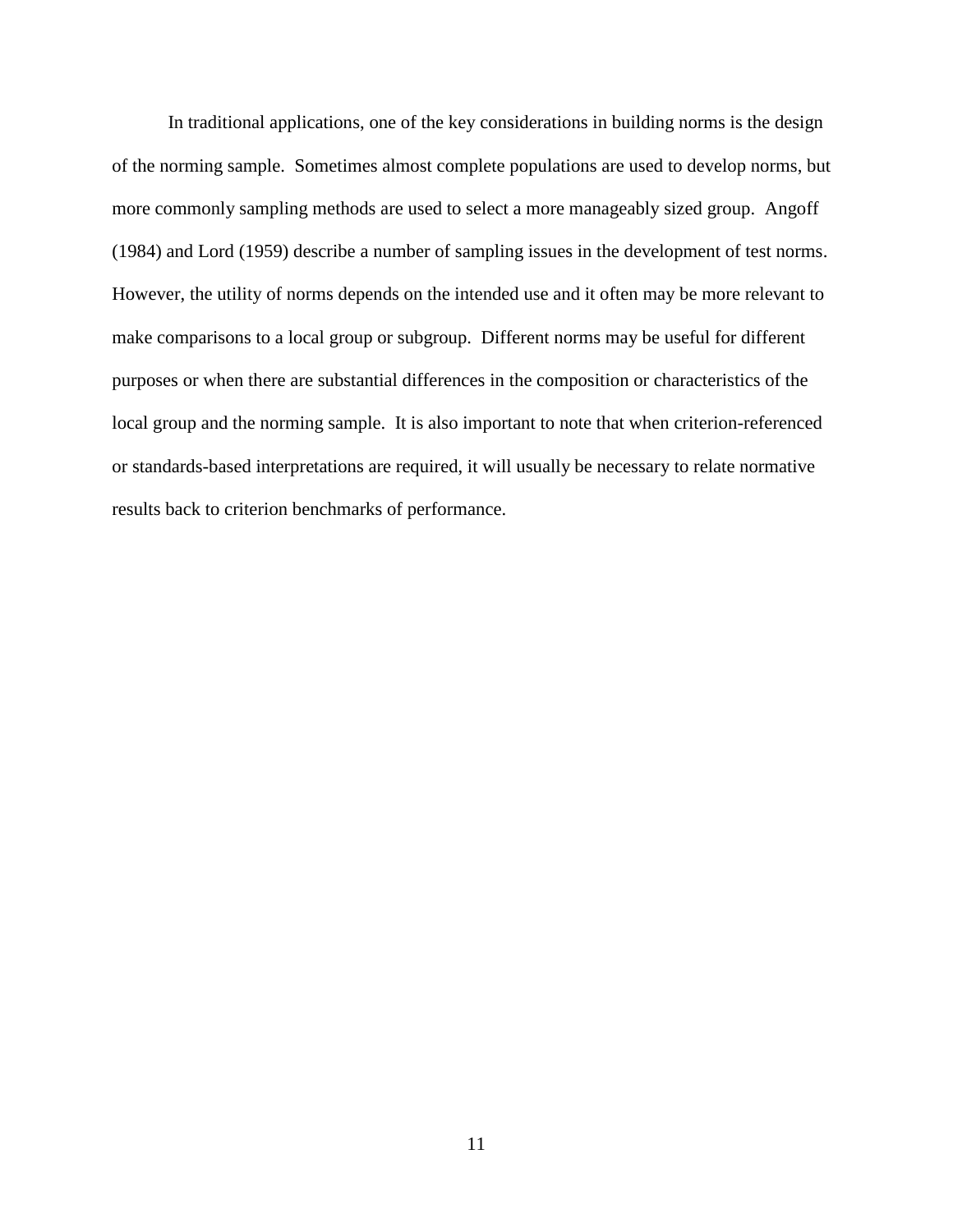

*Figure 1*. CDC infant growth norms—length and weight by age and sex.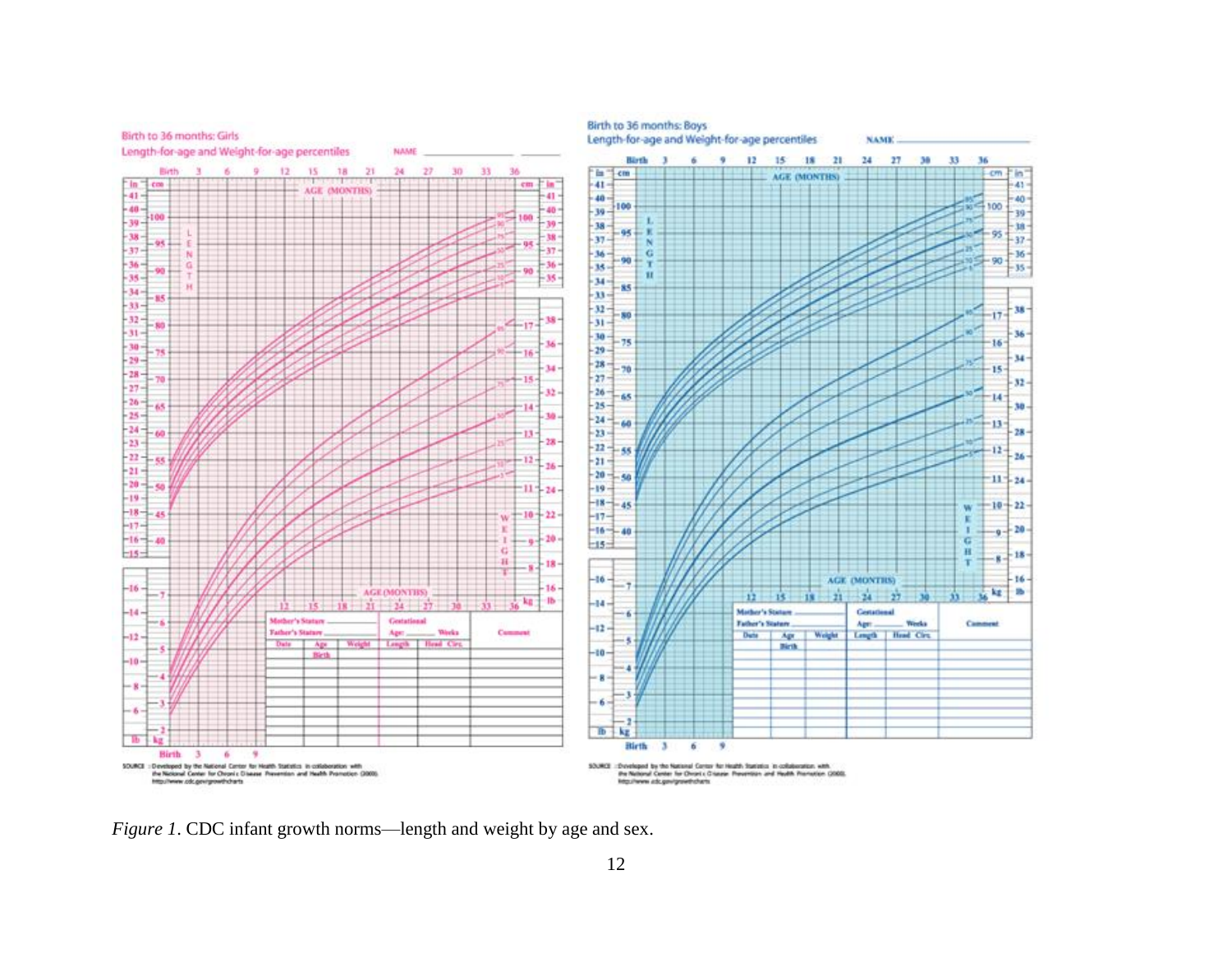In the development of many norms, deciles or percentiles are computed empirically. In wholly empirical norms development, especially when sample size is large, norms development primarily involves the description of the score distribution. Additionally when more complex sampling procedures have been used, it may be necessary to apply sampling weights to the observed scores in order to maintain representativeness (Peterson et al., 1989). However, in many applications, especially where there is a belief that the norms represent underlying theoretical entities, additional statistical procedures are used to fit statistical models to the data, and then to transform and/or smooth functions before creating final norms (Kuczmarski et al., 2002).

**Student growth percentiles (SGP).** Student Growth Percentiles (SGP; Betebenner, 2009) have become increasingly popular as a method of summarizing student and school performance in recent years and are currently used as a primary analysis of performance in dozens of states. The SGP method provides information on a student's relative rank in a conditional score distribution based on current year performance regressed on the student's scores in one or more previous years. Another characteristic feature of the SGP approach popularized by Betebenner (2009) is the use of ordinal models (i.e., quantile regression) as well as B-spline, cubic polynomial smoothing of distributions. The analysis can be implemented using the SGP package in *R* (Betebenner & Iwaarden, 2011). The SGP method is founded on the assumption that the score scales commonly used in educational testing do not have interval properties which leads to the need to use ordinal analysis methods. As discussed earlier, it is also important to keep in mind that SGP are a *relative growth model* in which student performance is not conditioned on time but on prior achievement. Thus an individual's status or performance is compared to the current measurement occasion norm distribution that is conditioned on previous occasions but it is not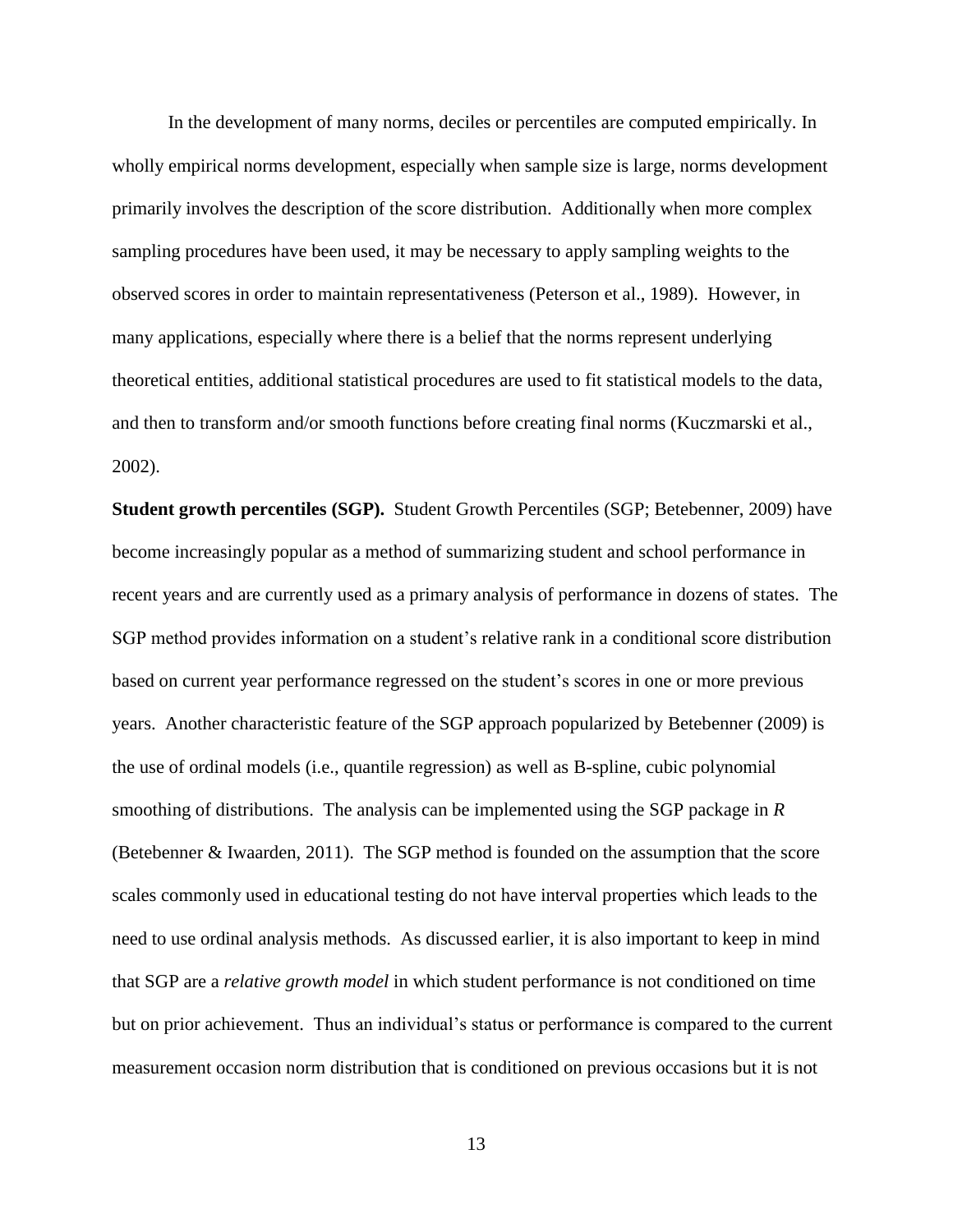possible to locate individuals on a temporal scale. Rather, a new SGP conditional distribution is generated for each new measurement occasion.



*Figure 2*. Illustration of the SGP method conditioning spring math RIT scores on winter math RIT scores.

Figure 2 illustrates the SGP process using only one conditioning score for simplicity. The figure depicts an example in which the student had a winter math RIT score of 200. This prior score defines a conditional distribution of all students who had a winter score of 200. The same student had a spring score of 205 which is then located within the "winter 200" conditional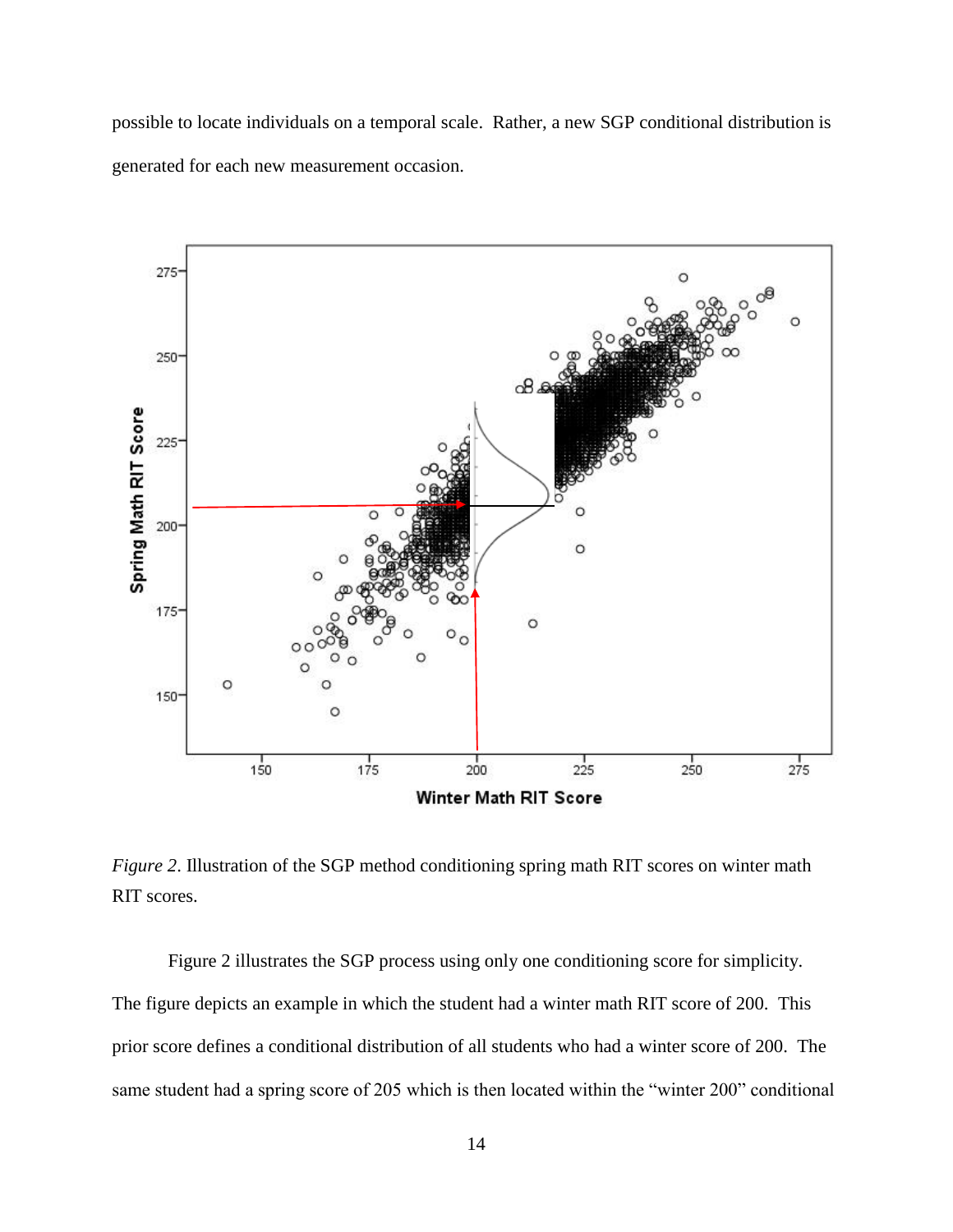distribution and the percentile rank of the spring score of 205 is then determined in the conditional distribution (~45% in this illustration).

**Multilevel Growth Model (MGM) Norms.** Another method of representing student growth rests on the statistical modeling of change over time. Multilevel growth models (MGM) have become an increasingly common method for estimating change over time (Raudenbush & Bryk; Singer & Willett, 2003). These models are absolute growth models in that they relate change to a time function and maintain the metric of the score scale as an outcome and metric of change. As a result, a vertically linked score scale is necessary to support valid interpretations of results. We demonstrate the application of MGM here on using a two level MGM (time nested within student). Results of this model are then used to create normative deciles describing student academic growth. These MGM analysis produces ordinary least squares (OLS) and empirical Bayes (EB) estimates of each student's growth function.

#### **Results**

We applied the three alternative methods to the within-year, seasonal interim assessment scores of Arizona students on the MAP mathematics and reading tests. For the TGN, we created empirical growth norms by calculating deciles at each measurement occasion (fall, winter, spring) for the longitudinally matched sample of students described above. Figure 3 shows normative growth for mathematics achievement in the panel on the left and for reading achievement in the panel on the right. Each line in the figures represents a decile (percentile ranks of 10, 20, 30, 40, 50, 60, 70, 80, and 90) for the within-year MAP test with the median or 50th percentile presented using a black line.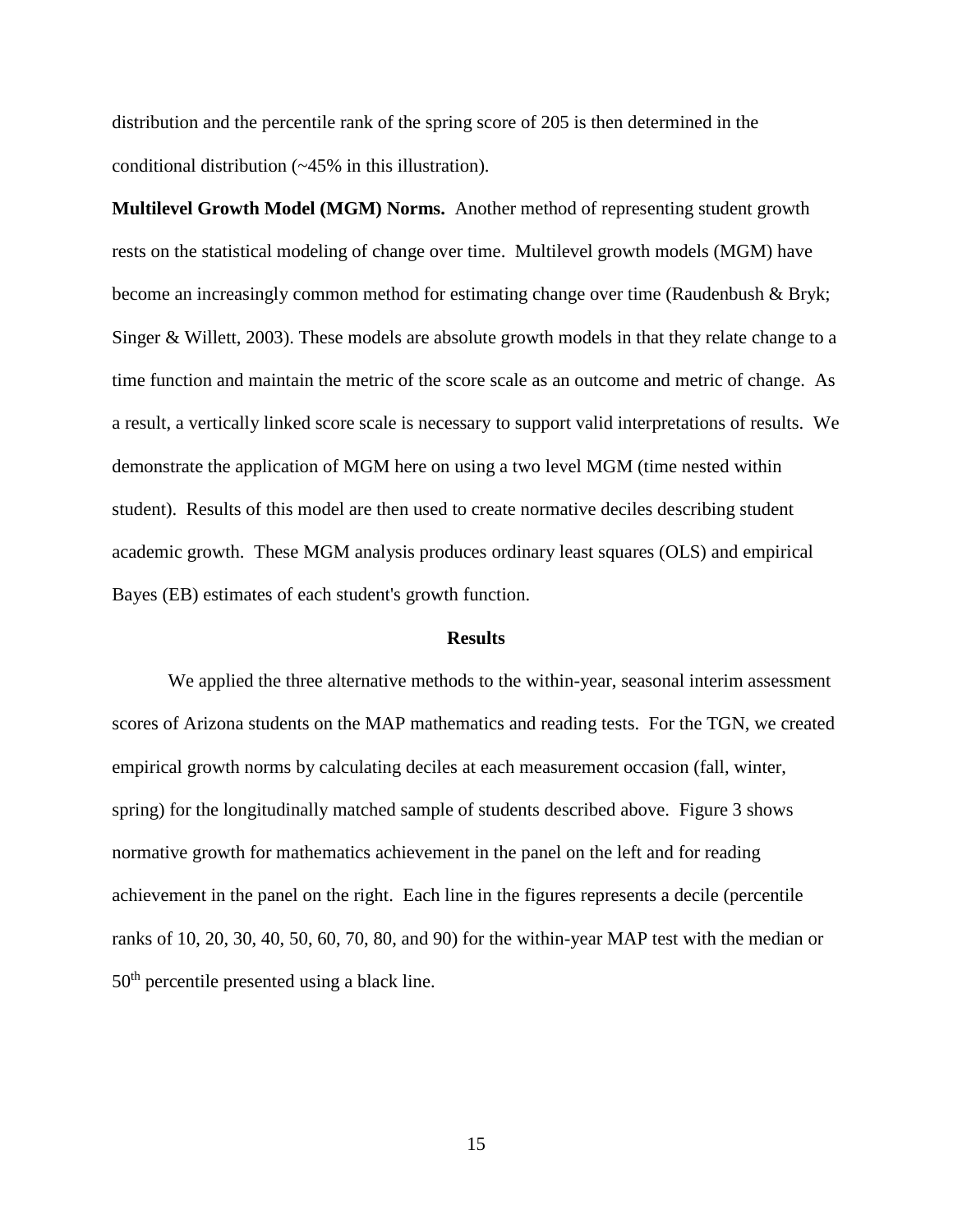

*Figure 3*. Traditional growth norm deciles for mathematics (panel on left) and reading (panel on right).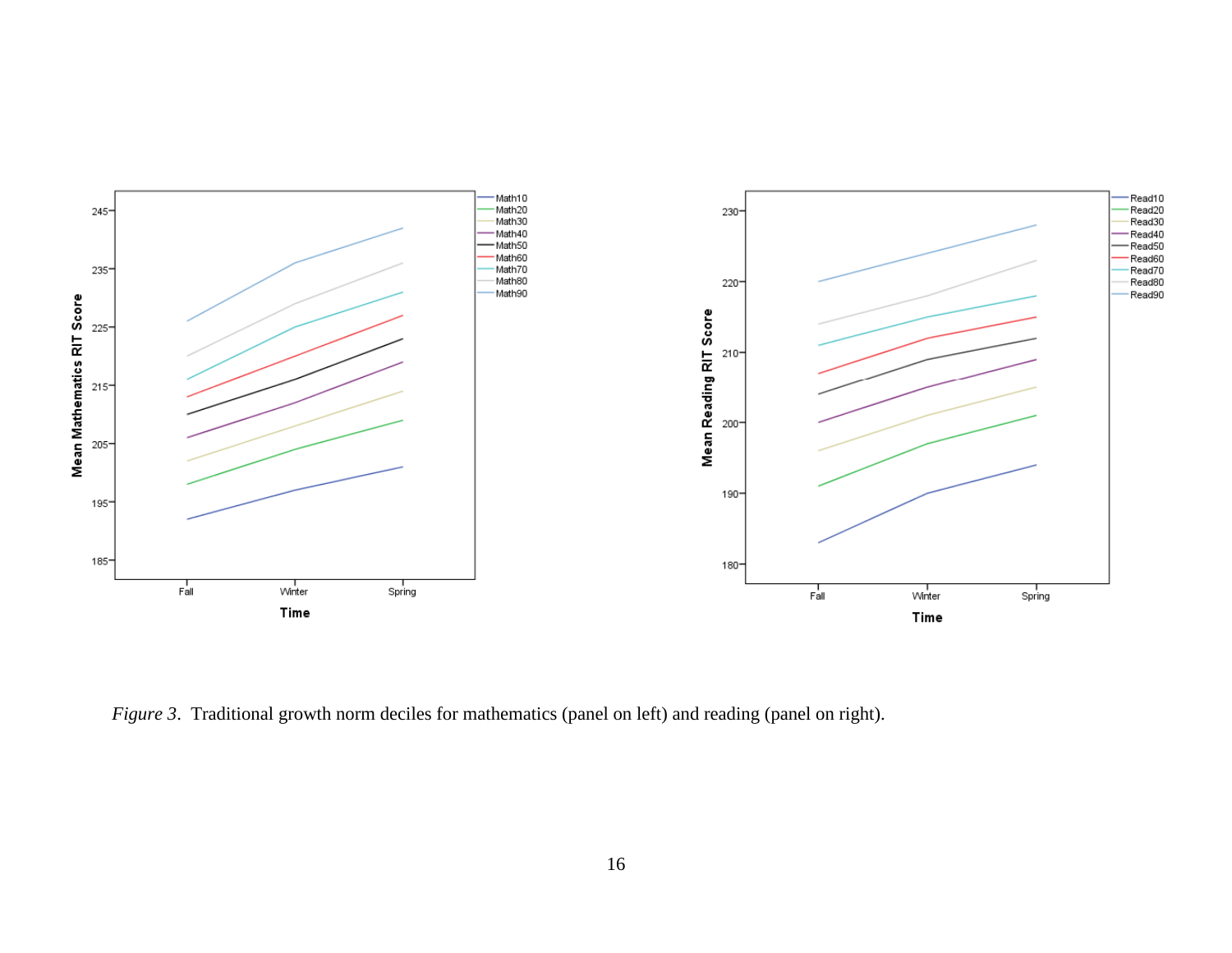Next, we analyzed the same data using the SGP procedure as implemented with the *R* package SGP. SGP produces a conditional percentile rank for each student that, in our case, represented the student's relative standing in the residual score distribution produced by that portion of spring performance not predicted by the student's winter and fall scores. Thus, in a distribution of spring MAP scores residualized with respect to winter and fall scores, each student received a percentile rank corresponding to their relative standing in the distribution of residuals. An SGP was calculated for each student's spring mathematics and reading scores conditioned on their winter and fall scores.

Figure 4 shows the SGP results for mathematics in the upper panel and reading in the lower panel using the fall and winter MAP scores to predict the spring MAP scores. The red lines in each figure define SGP deciles within the spring score distribution. As can be seen in the figures, there are a range of spring RIT scores that receive any particular SGP percentile depending on the previously obtained scores. Also apparent is the relative growth nature of SGP in that the results have no direct reference to the time at which previous scores were obtained.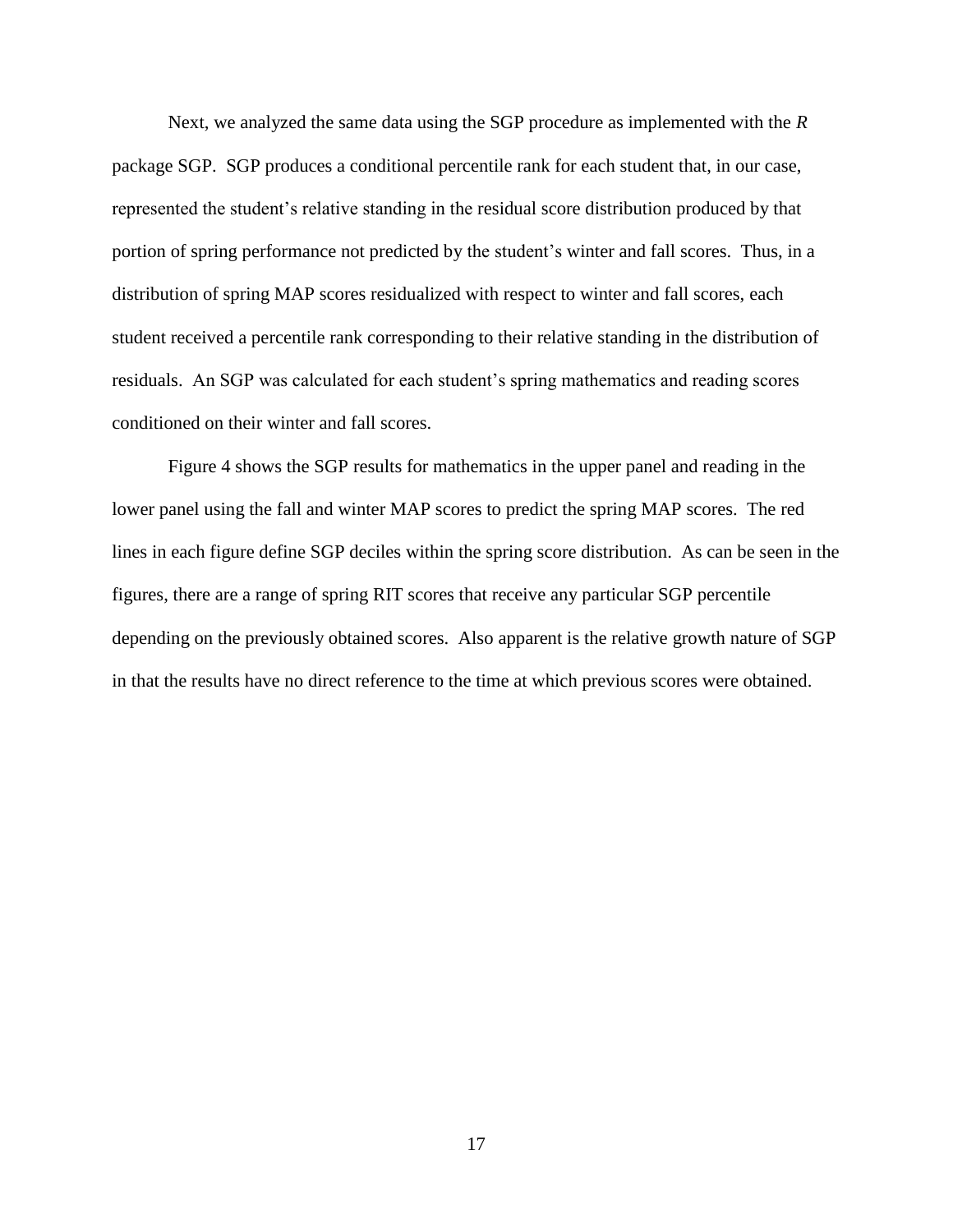

*Figure 4*. SGP deciles for mathematics (upper panel) and reading (lower panel).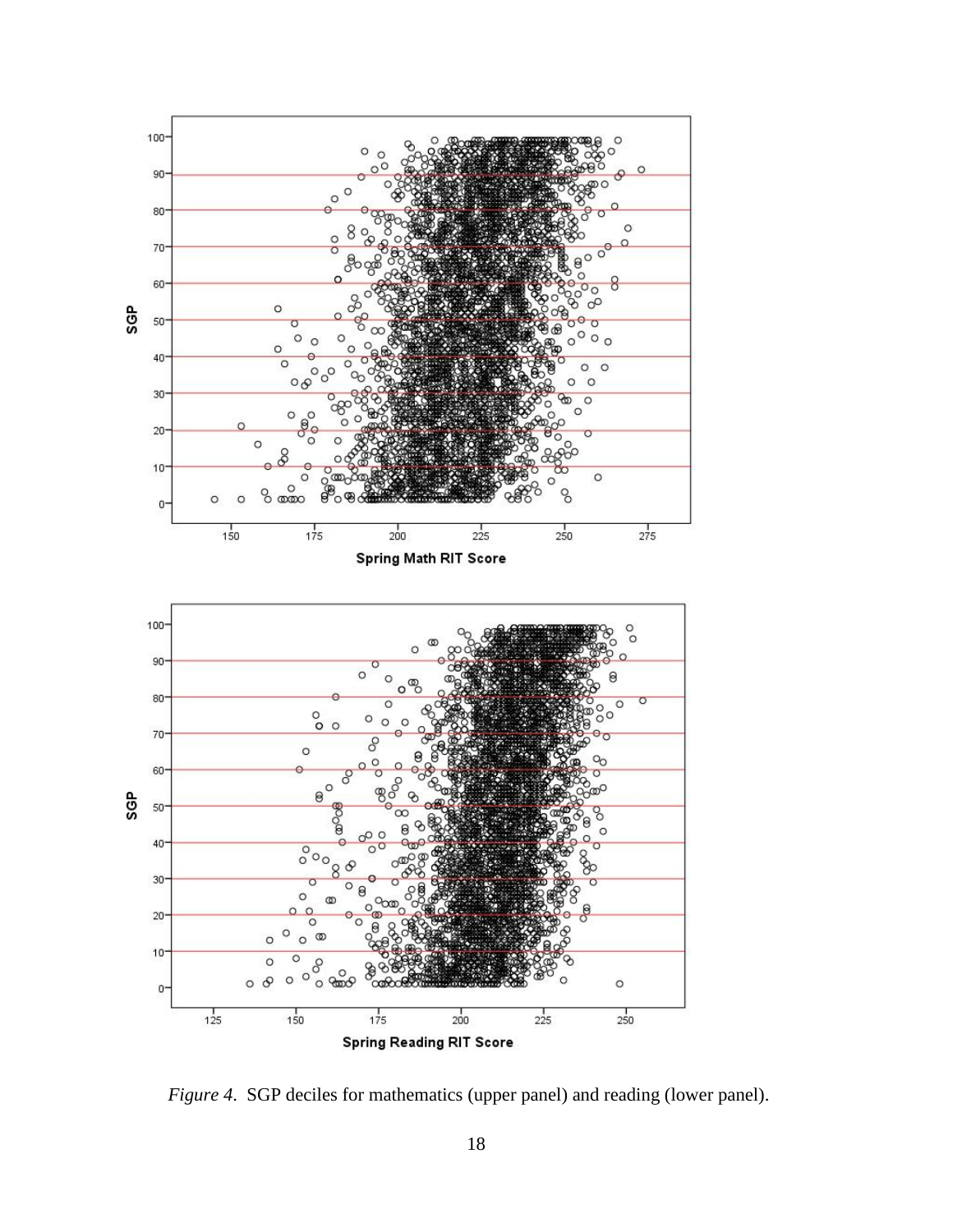Finally, we applied multilevel growth models to the within-year interim mathematics and reading assessment data. The multilevel models were two-level, linear models estimated using HLM 7.0 (Raudenbush, Bryk, Cheong, Congdon, & du Toit, 2011). Because there were only three measurement occasions, quadratic or other functional forms were not examined. Time was coded 0, 1, or 2 to reflect the fall, winter, and spring test administrations. The HLM models were specified as:

Within-person, level-1 (measurement occasions, 1-t):

MAP Score<sub>ij</sub> =  $\beta_{0i} + \beta_{1i}$  (Time<sub>ij</sub>) + r<sub>ij</sub>

Between-person, level-2 (persons, 1-i):

$$
\beta_{0j} = \gamma_{00} + u_{0j}
$$

$$
\beta_{1j} = \gamma_{10} + u_{1j}
$$

 After estimating the MGM we calculated growth norms by taking the deciles of student's growth functions calculated using either ordinary least squares (OLS) or empirical Bayes (EB) estimation. Figure 5 below shows the EB estimated deciles for mathematics and reading.

The TGN and MGM methods allow comparisons of student performance at any time point in the growth trajectory while SGP provide normative information only for the current year. Therefore for purposes of comparison, we compared the percentile ranks (PR) of the spring TGN norms, the SGP norms, and the spring EB estimated MGM norms. But because another advantage of the MGM method is the creation of estimated growth rates (slopes), we also calculated PRs for both OLS and EB estimates of growth. Because understanding SGP can be complex, we also calculated conditional regression models following Castellano and Ho (2013). The conditional regression model was an ordinary least squares multiple regression with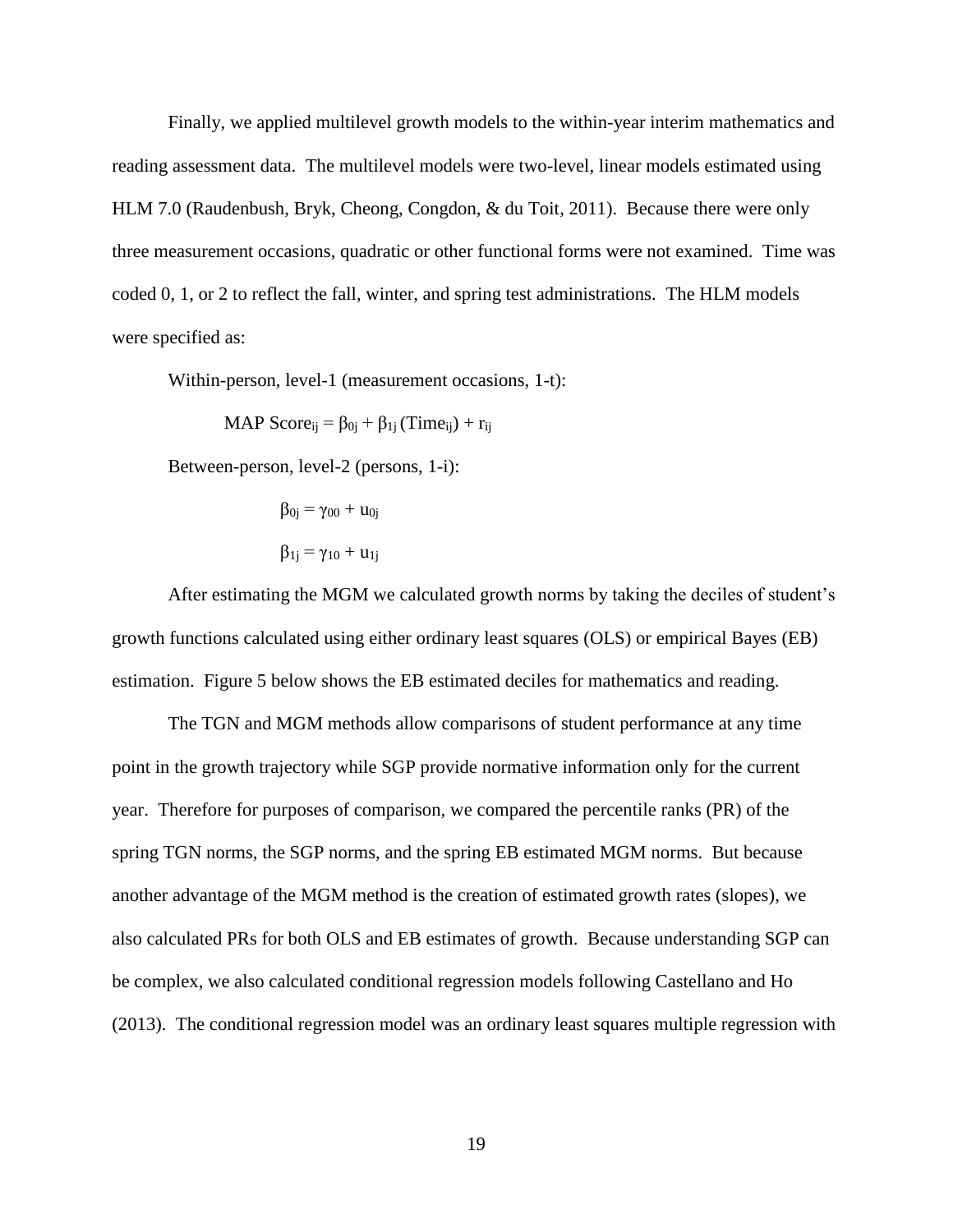

*Figure 5*. MGM empirical Bayes deciles for mathematics (panel on left) and reading (panel on right).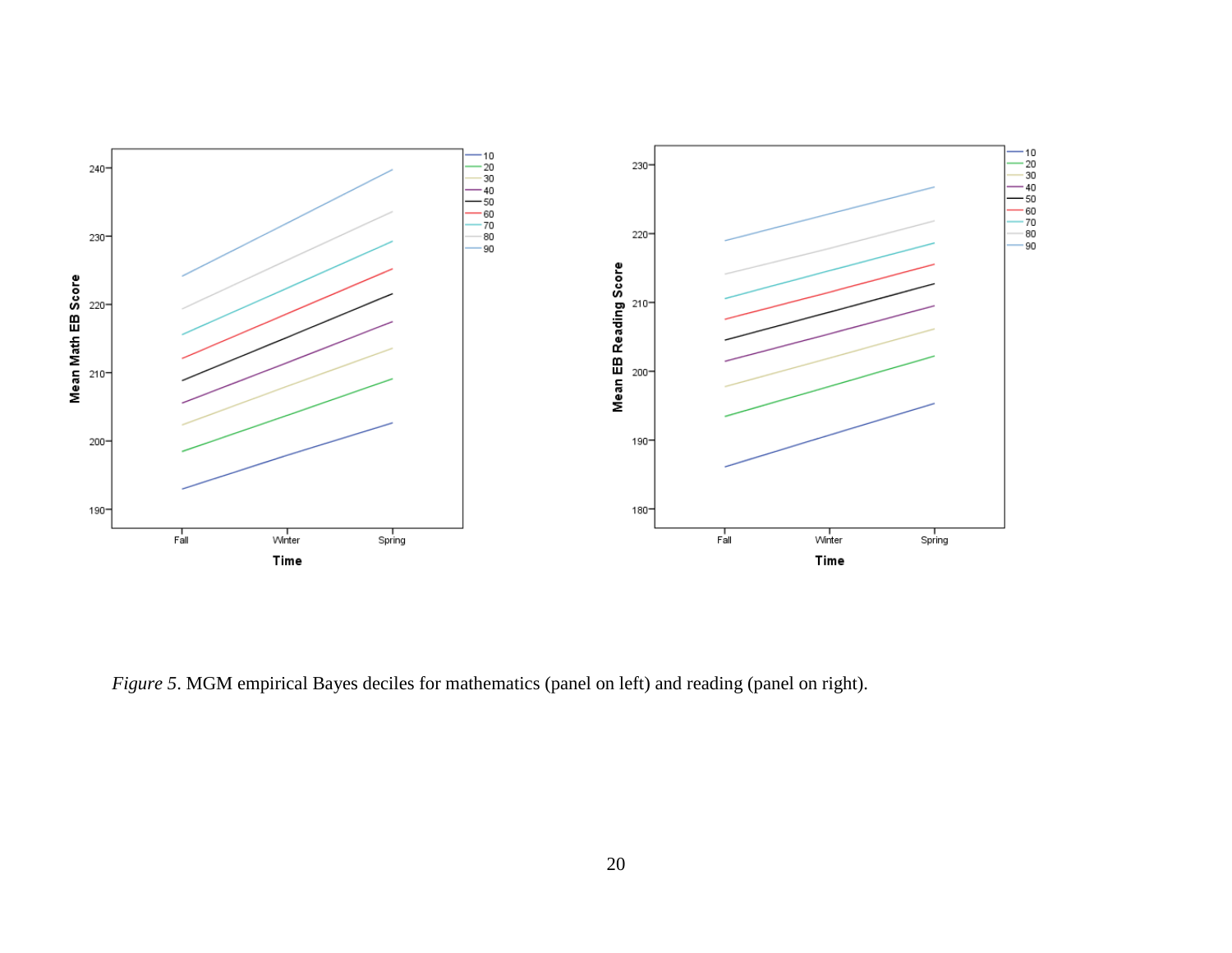fall and winter MAP scores predicting spring MAP scores. Following analysis, the model residuals were calculated (CR in the tables below) for comparison to the SGP. The only real difference between CR and SGP results should be estimation methods (OLS vs. smoothed quantile regression). This provided an additional benchmark for understanding the SGP results.

Table 3 shows correlations among the percentile ranks for these alternative methods with the mathematics measures on the lower diagonal and reading measures on the upper diagonal. It

Table 3. *Correlations among Norming Methods, Mathematics in the Lower Diagonal, Reading in the Upper Diagonal*.

|            | <b>TGN</b> | <b>MGM</b> | <b>SGP</b> | <b>CSR</b> | <b>OLS</b> |          |
|------------|------------|------------|------------|------------|------------|----------|
|            | spring     | spring     | spring     | spring     | slope      | EB slope |
| <b>TGN</b> | 1.00       | .96        | .46        | .44        | .21        | $-.09$   |
| spring     |            |            |            |            |            |          |
|            |            |            |            |            |            |          |
| <b>MGM</b> | .98        | 1.00       | .19        | .18        | $-.02$     | $-.31$   |
| spring     |            |            |            |            |            |          |
|            |            |            |            |            |            |          |
| <b>SGP</b> | .39        | .20        | 1.00       | .99        | .81        | .70      |
| spring     |            |            |            |            |            |          |
|            |            |            |            |            |            |          |
| <b>CSR</b> | .40        | .21        | .99        | 1.00       | .80        | .69      |
| spring     |            |            |            |            |            |          |
|            |            |            |            |            |            |          |
| <b>OLS</b> | .50        | .35        | .82        | .82        | 1.00       | .93      |
| slope      |            |            |            |            |            |          |
|            |            |            |            |            |            |          |
| EB slope   | .94        | .87        | .55        | .57        | .74        | 1.00     |
|            |            |            |            |            |            |          |
|            |            |            |            |            |            |          |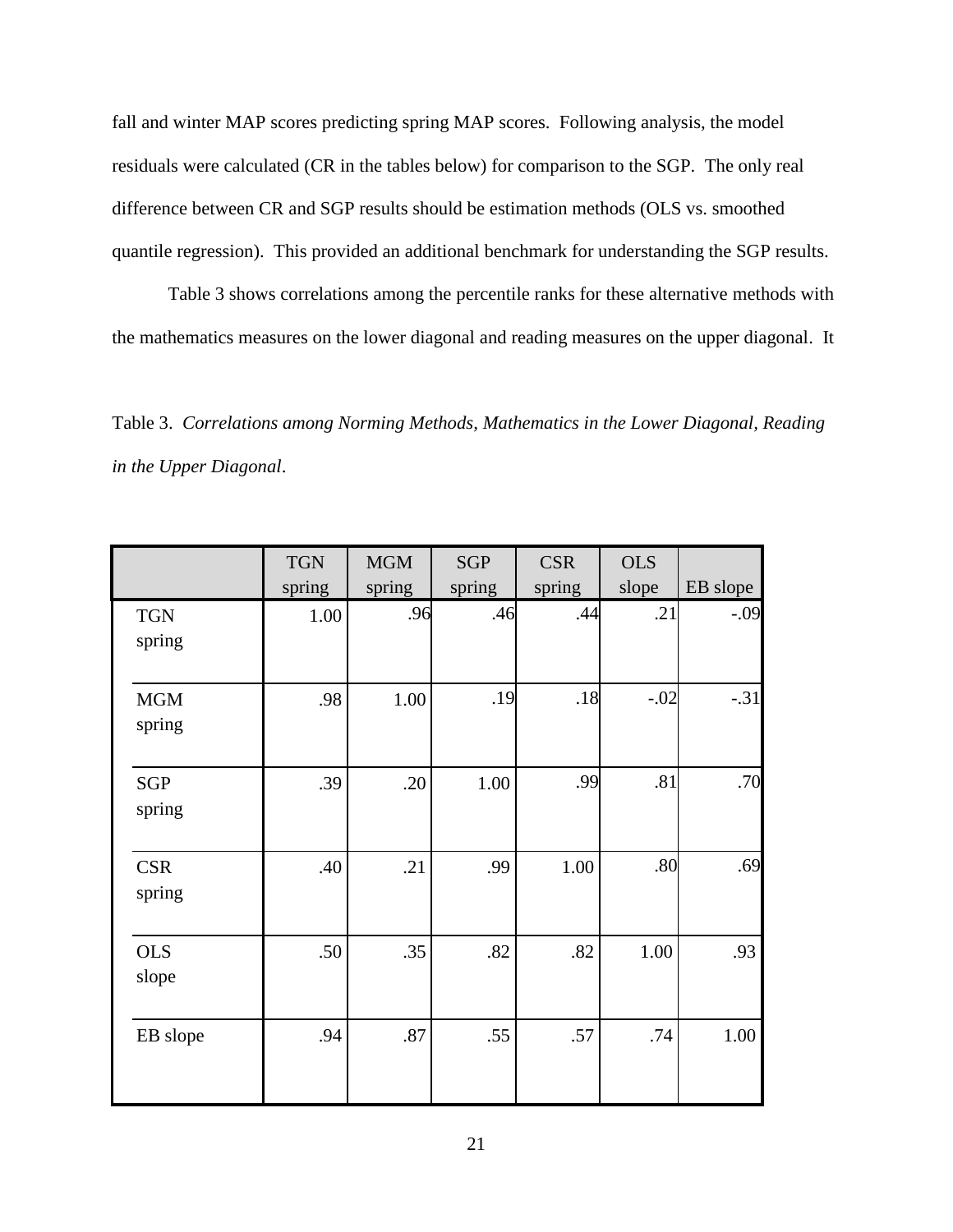can be seen that, as expected, the CR and SGP ranks are almost identical  $(r = .99)$ . The correlation between SGP and the slope estimates is also fairly high for OLS slope  $(r = .82)$ mathematics and  $r = .81$  reading) but substantially lower for EB slope ( $r = .55$  mathematics and  $r = .81$ )  $=$  .70 reading). Correlations between the two slope estimates were higher in reading ( $r = .93$ ) than in mathematics  $(r = .74)$ . In mathematics, correlations between the TGN spring percentile ranks were high for MGM spring estimates ( $r = .98$ ) and EB slope ( $r = .94$ ) but substantially lower for SGP (*r* = .39) and OLS slope (*r* = .50). In reading, the correlation between the TGN spring percentile ranks was also high for MGM spring estimates (*r* = .96) but near zero for EB slopes ( $r = -0.09$ ). In reading, the correlation with SGP ranks was similar to mathematics ( $r = .46$ ) and lower for OLS slope  $(r = .21)$ . Examination of these correlations makes clear that relations may differ from mathematics to reading and there may be substantial differences between the alternative norming methods.

As a further comparison of methods, Table 4 shows students' percentile ranks based on the different models for five students randomly sampled from the results for mathematics (upper table) and reading (lower table). The purpose of the tables is simply to further demonstrate how rankings may differ as a function of the norms method used. For example, in mathematics, student A's percentile rank would be 55, just above average, using the MGM spring score estimate, but only 8, substantially below average, using the OLS slope estimate. Or, another example from the reading table, Student F has a percentile rank of 79 based on the MGM spring estimate but only 2 based on the SGP estimate.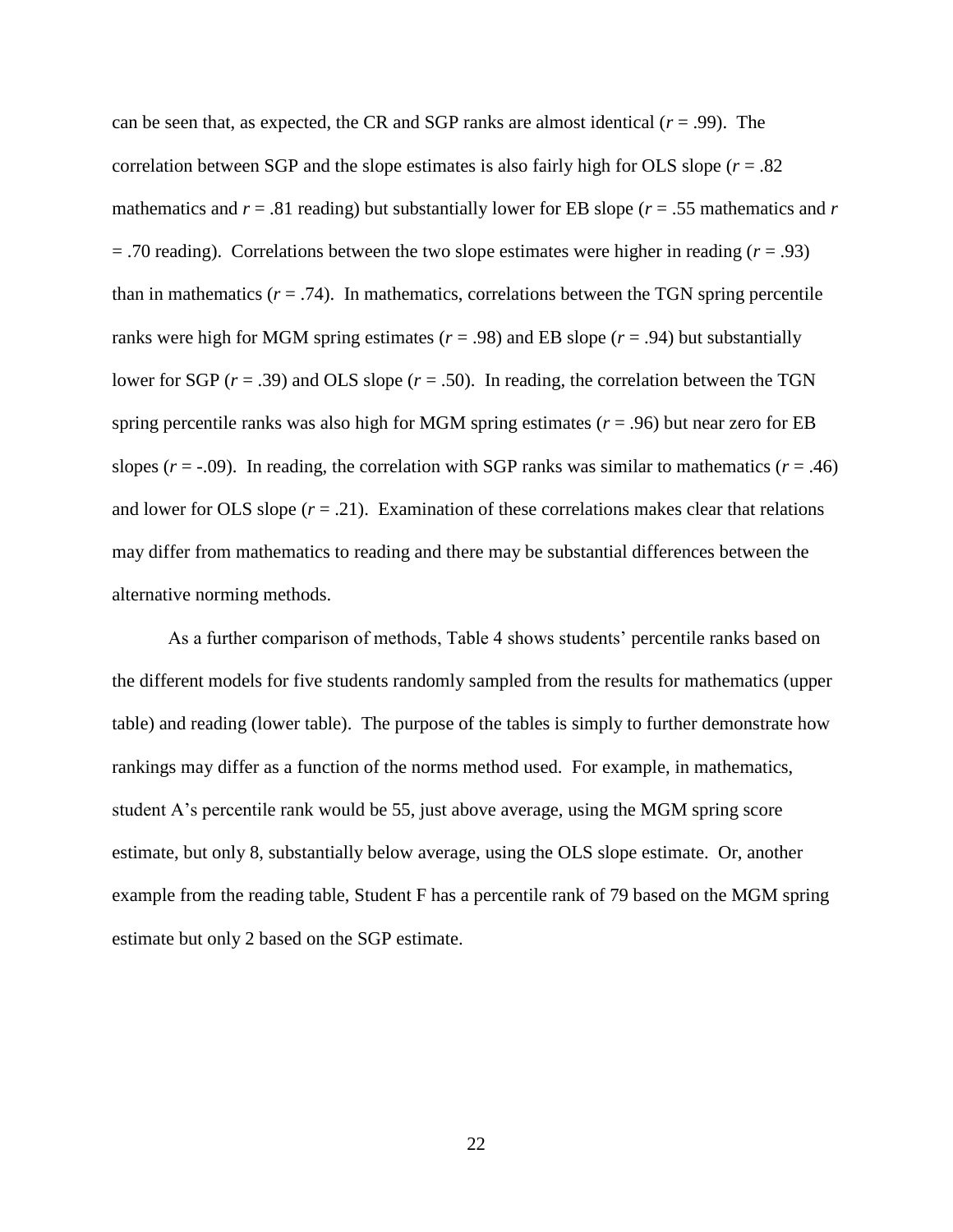Table 4. *Mathematics and Reading Percentile Ranks by Norming Method for Five Students Randomly Selected in each Content Area.*

| Student | <b>TGN</b> | <b>MGM</b> | <b>SGP</b> | CR | OLS slope | EB slope |
|---------|------------|------------|------------|----|-----------|----------|
| A       | 43         | 55         | 10         | 13 |           | 25       |
| B       | 34         | 37         | 34         | 36 | 29        | 30       |
| ⌒       | 73         | 60         | 63         | 65 | 43        | 60       |
|         | 66         | 39         | 79         | 78 | 33        | 47       |
| E       | 73         | 84         |            | 22 | 38        | 64       |

### **Mathematics**

### Reading

| Student        | <b>TGN</b> | <b>MGM</b> | <b>SGP</b> | <b>CR</b> | OLS slope | EB slope |
|----------------|------------|------------|------------|-----------|-----------|----------|
| $\overline{F}$ | 57         | 79         |            |           |           | O        |
| G              | 29         | 40         | 11         | 12        | 18        | 19       |
| Η              | 45         | 50         | 32         | 33        | 30        | 29       |
|                | 94         | 96         | 49         | 46        | 60        | 40       |
|                | 51         | 54         | 42         | 40        | 74        | 74       |
|                |            |            |            |           |           |          |

# **Discussion**

We computed and compared three different methods of representing normative growth on school district interim assessments in mathematics and reading. An important initial consideration in reviewing these methods is the distinction between absolute and relative growth models. Of the three methods considered here, TGN and MGM represent absolute growth models while SGP represent a "relative growth" model (Briggs & Betebenner, 2009). Thus an important early consideration in choosing among these methods is what is meant by "growth" and what are the purposes of using growth norms. The three methods provide different information about student progress and answer different questions about student performance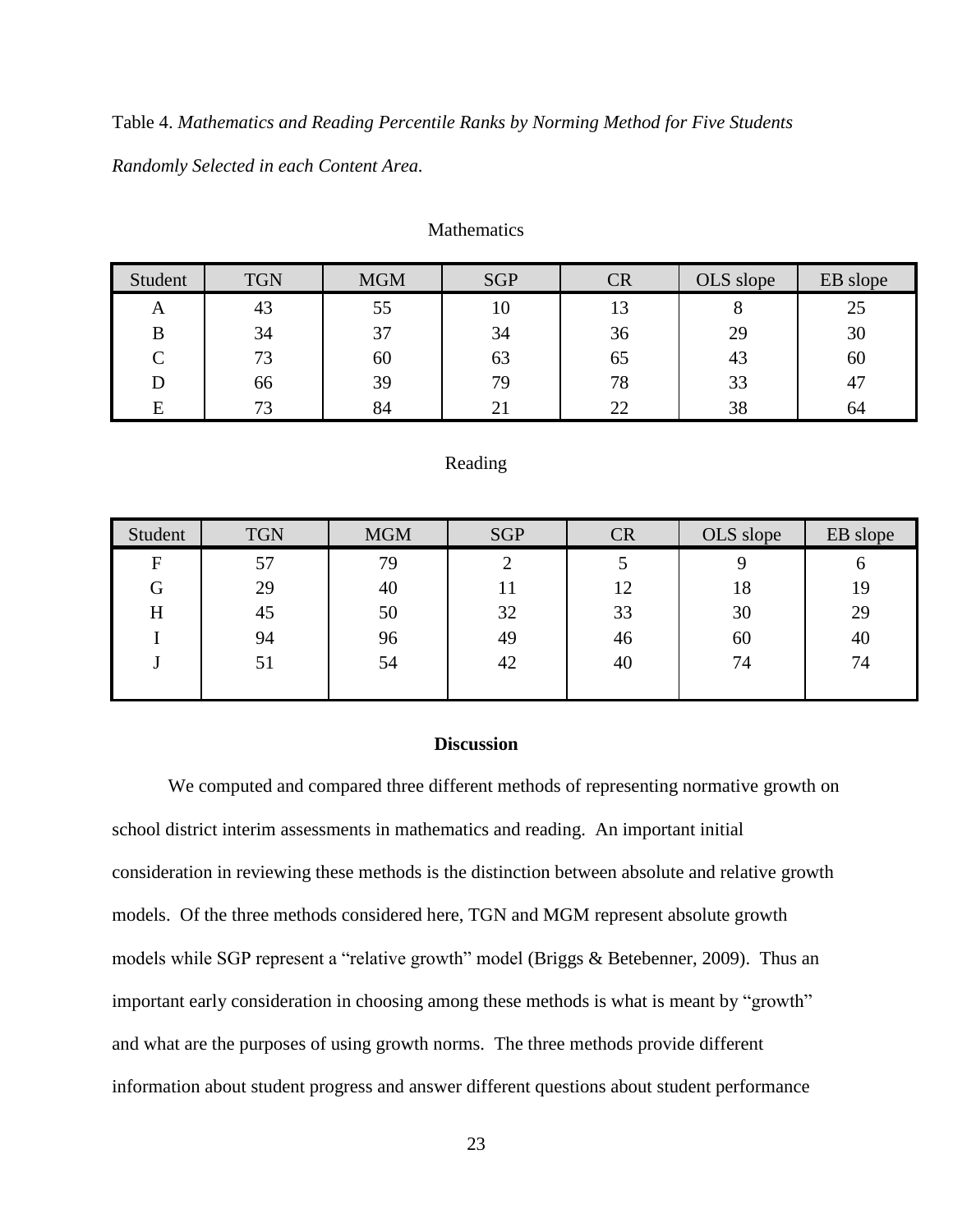and academic growth. These three methods depend on different assumptions and have different data requirements as well.

# **Traditional Growth Norms**

TGN are well known to many users and are likely to be more transparent and easier to understand than the other methods considered here. TGN provide information on absolute growth and are based on empirical description of either cross-sectional or longitudinal data. TGN are often refined based on assumptions about the underlying theoretical distribution of performance that lead to use of various smoothing and/or estimation methods. The TGN method allows the user to readily locate an individual performance at a particular point in time and make comparisons to the larger norms sample. Another important strength of the TGN method as usually implemented in educational and psychological testing is an emphasis on careful sampling (e.g., stratified random sampling) to ensure the representativeness of the norms group (Peterson et al., 1989). To our knowledge, within the area of standards-based achievement tests used for accountability purposes, these sampling procedures are not often used.

As usually implemented, TGN allow evaluation of empirical growth and the opportunity to apply model fitting and smoothing methods, apply sample weighting to ensure representativeness when appropriate, and represent a growth function across a defined temporal interval. TGN methods may require large samples (depending on purpose and kind of norms), a constant vertically linked scale over time, and representative sampling methods. TGN methods usually do not report fitted model results and therefore do not allow examination of growth rate at the individual or aggregate level (although there is no reason this could not be done).

#### **Student Growth Percentiles**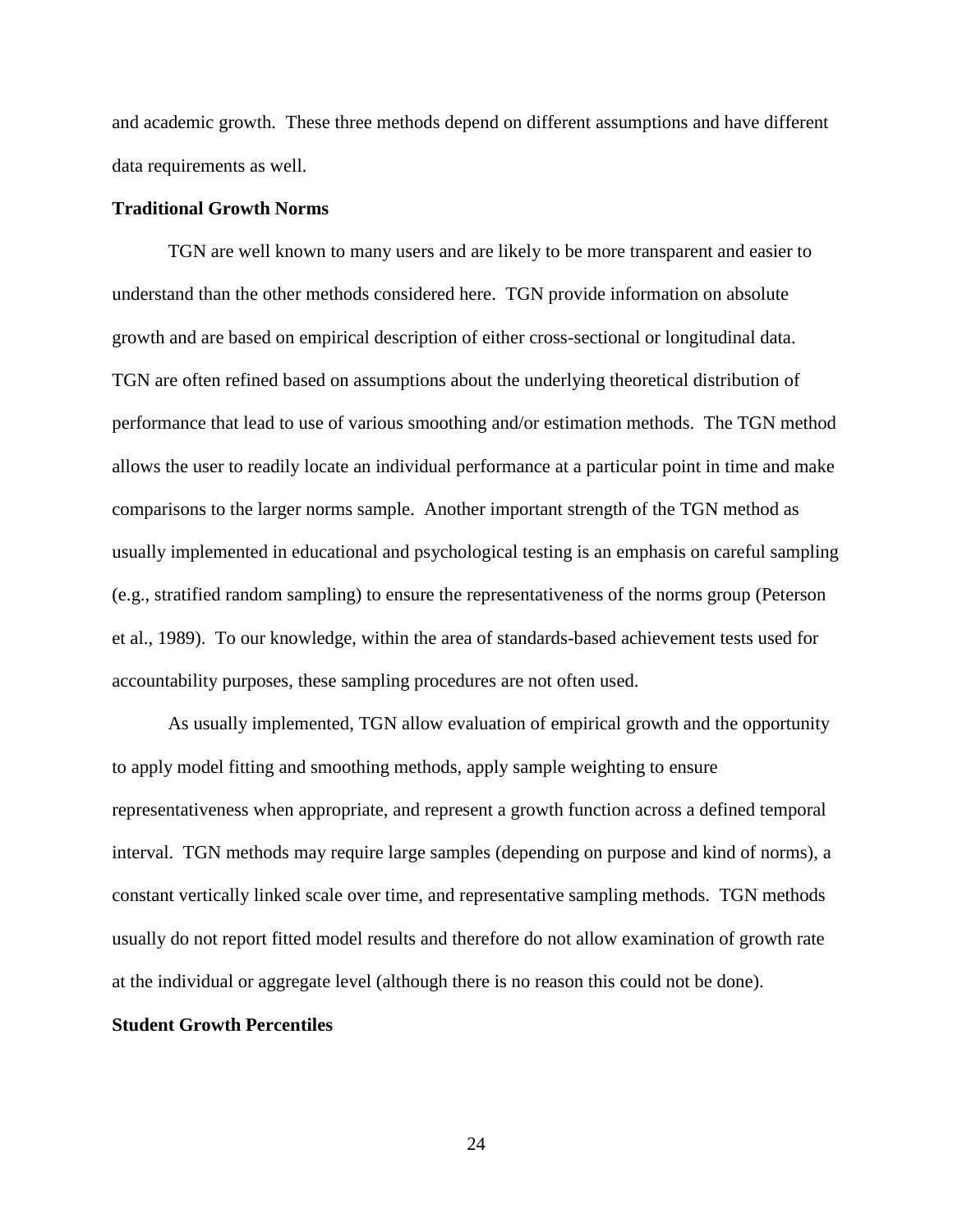SGP provide information on the relative ranking of students on this year's test conditioned on the scores received in a previous year's test(s). The name SGP is somewhat misleading and likely creates some difficulties and misunderstanding in interpretation. SGP are described as a relative growth model by Betebenner (2009) but Castellano & Ho (2013) argue that the term "conditional status percentile ranks" is a more accurate description. This characterization of SGP is replicated here by the near perfect correlation of SGP estimates with conditional regression residuals.

The SGP method is the least demanding in its attendant assumptions and data requirements as it only involves ordinal properties of measurement, does not require a score scale that is comparable, equated, or vertically linked across measurement occasions, and only requires one prior data point in addition to the current measurement occasion. Some disadvantages of SGP are their basis in complex modeling methods that are unlikely to be understood by stakeholders, and complex interpretation. Because of the language regularly associated with SGP, it is also likely that results will often be misinterpreted. Because SGP represent a student's relative position within a statistical conditional distribution it is hard to say how much growth has actually occurred (see Figure 4 for example). Students can decline in performance and still receive a high SGP or increase in performance and receive a low SGP depending on prior scores.

### **Multilevel Growth Model Norms**

Unlike SGP methods, MGM provide information on absolute growth and explicitly include times of measurement into estimation of the growth function. This means that MGM norms are meaningfully tied to the temporal course of development, maturation, or matriculation whereas SGP models have no explicit connection to the times at which previous measurements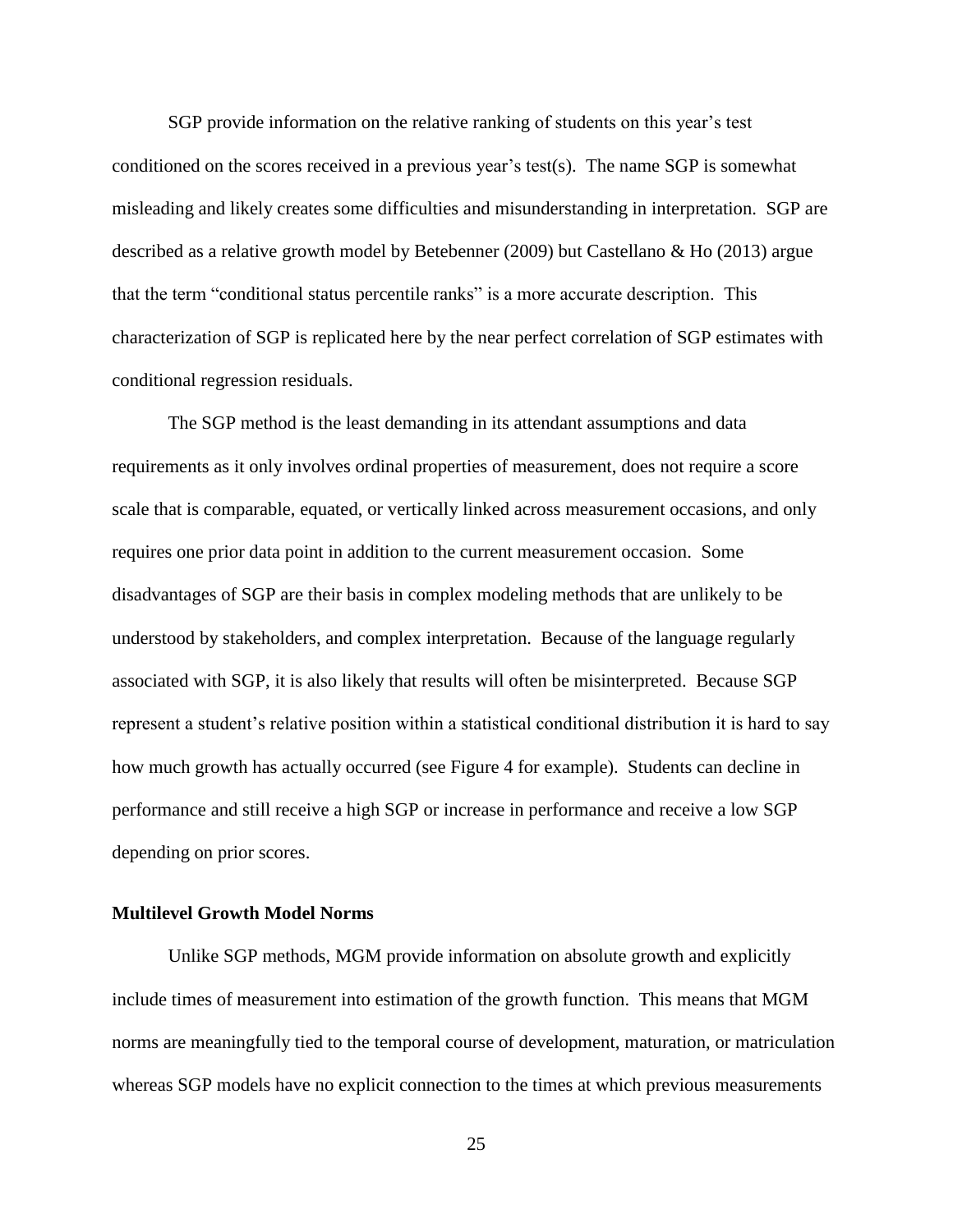were administered (i.e., the model is moot on whether prior achievement was one month or two years prior). Another advantage of MGM methods is the ability to condition on other factors thought to be relevant to student performance at either the student (e.g., special education status) or school levels (e.g., region). If there is interest in estimating an underlying theoretical distribution of student performance, the MGM method has some additional advantages. The estimation methods used (i.e., maximum likelihood estimation, empirical Bayes estimation) are highly efficient. The MGM method also allows students to have missing data on some measurement occasions and through the method used to represent time in the model, student assessments can occur at different times. Another advantage of the MGM approach is that unit "weakness" is adjusted through EB shrinkage. That is, estimation of a student's growth trajectory is shrunk towards the grand mean growth trajectory as an individual's data is sparse or unreliable (Raudenbush & Bryk, 2002).

MGM have a number of potential disadvantages as well. They are based on fairly complex statistical methods that may be difficult for some users or stakeholders to understand. They also require moderately sized samples  $(N > 200)$  for estimation, and a vertically linked scale over time. Because use of a temporal function is integral to the MGM approach, longitudinally matched samples are necessary and multiple assessment occasions are required.

# **Summary and Conclusions**

Despite a long history of the use of normative methods to aid score interpretation in a variety of educational, psychological, and health sciences applications, norms are rarely used in the interpretation of standards-based achievement testing common in accountability contexts. SGP have enjoyed rapid growth in popularity and application, provide results expressed as percentile ranks, and use interpretive language (i.e., "comparison to the student's peer group")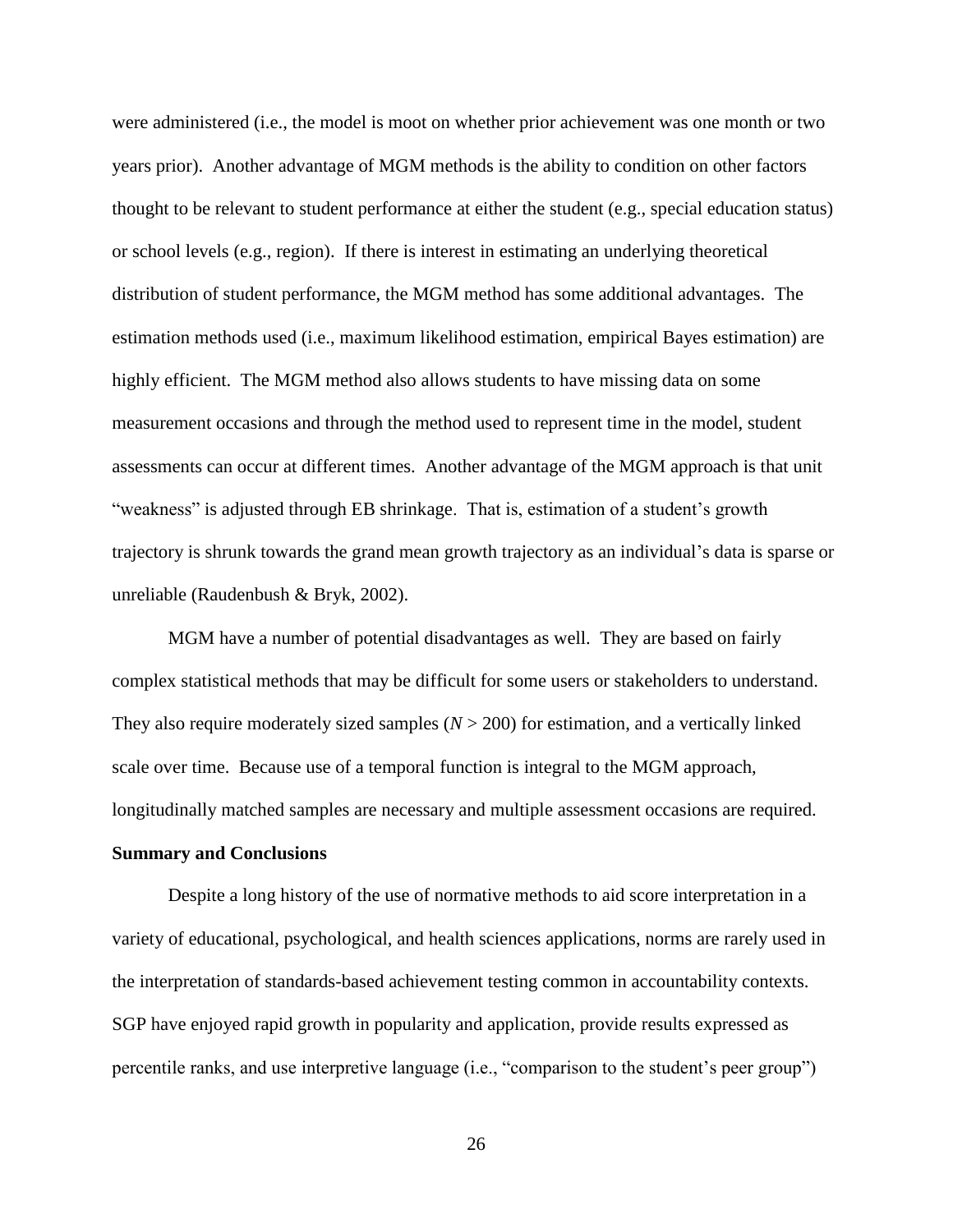that suggest norm-referenced interpretations of score performance and academic growth. However, Castellano & Ho (2013) argue that SGP do not directly reflect "achievement score gains" but change in a student's relative position in the current score distribution compared to previous score distributions. We examined two other methods for developing achievement growth norms, traditional norms and multilevel growth model norms. We found that each representation resulted in somewhat different representations of test performance. It is also evident that if the user wishes to explicitly locate a student's performance along a temporal trajectory, TGN or MGM methods are better suited. An additional advantage of MGM methods is the model based fitting and smoothing that occurs when empirical Bayes methods are applied. Use of normative information can provide useful information for score interpretation but further research is needed to guide use and application in the context of modern accountability testing.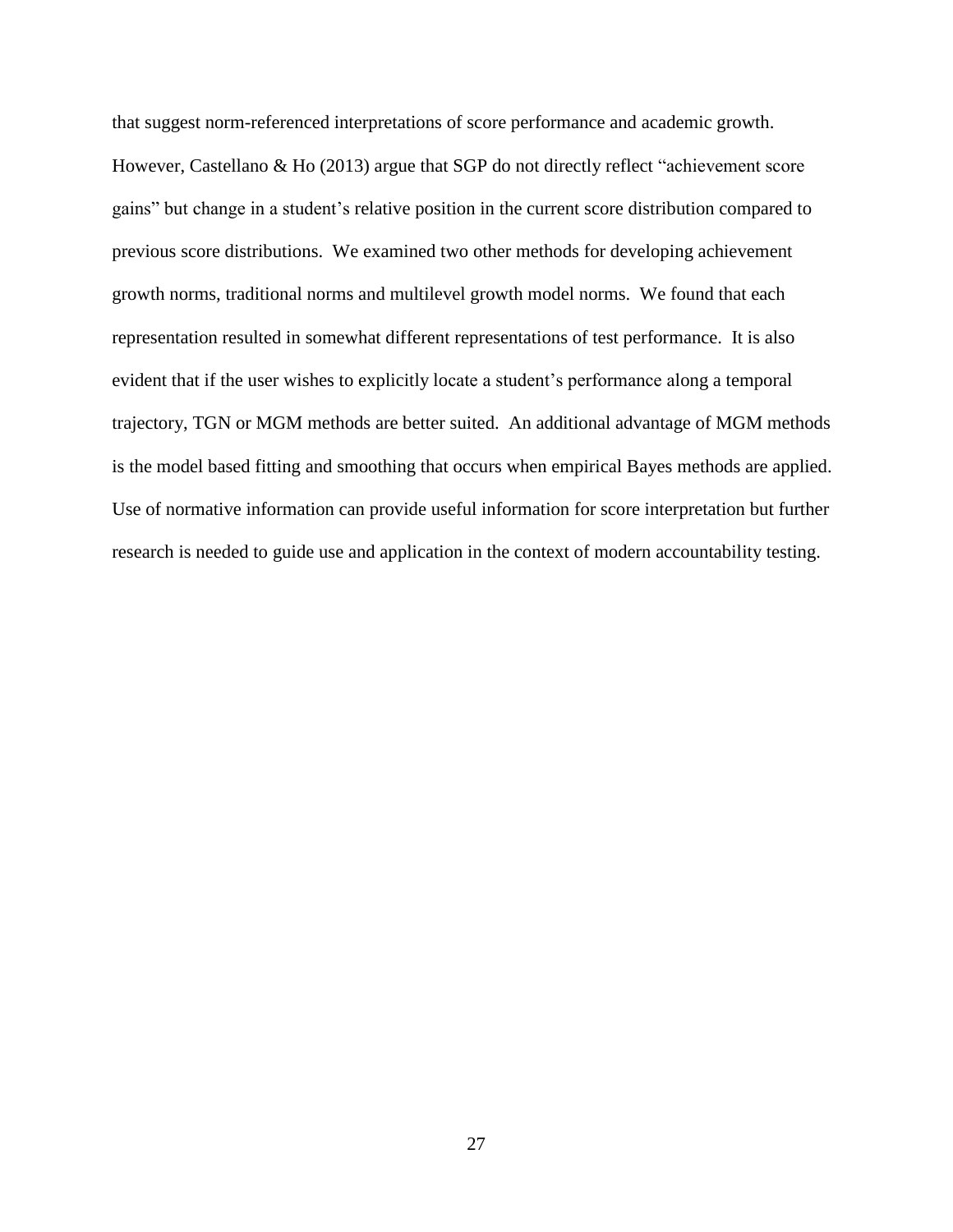### References

Anastasi, A., & Urbina, S. (1997). *Psychological Testing* (7th Ed.). Upper Saddle River, NJ: Prentice Hall.

Angoff, (1984).

- Betebenner, D. (2009). Norm- and criterion-referenced student growth. *Educational Measurement: Issues and Practice, 28*(4), 42–51.
- Betebenner, D. W., & Iwaarden, A. V. (2011). *SGP: An R package for the calculation and visualization of student growth percentiles* [Computer software manual]. (R package version 0.4-0.0 available at http://cran.r-project.org/web/packages/SGP/)
- Bloom, H. S., Hill, C. J., Black, A. R., & Lipsey, M. W. (2008). Performance trajectories and performance gaps as achievement effect-size benchmarks for educational interventions. *Journal of Research on Educational Effectiveness, 1*, 289–328.
- Briggs, D., & Betebenner, D. (2009, April). *Is Growth in Student Achievement Scale Dependent?* Paper presented at the annual meeting of the National Council for Measurement in Education, San Diego, CA.
- Castellano, K. E., & Ho, A. D. (2013). Contrasting OLS and Quantile Regression Approaches to Student ''Growth'' Percentiles. *Journal of Educational and Behavioral Statistics,* 38, 190-215
- Cole, T. J. (1988). Fitting smoothed centile curves to reference data. *Journal of the Royal Statistical Society (Series A), 151*, 385-418.
- Kuczmarski, R. J., Ogden, C. L., Guo, S. S., et al. (2002). *2000 CDC growth charts for the United States: Methods and development*. Hyattsville, Maryland: Department of Health and Human Services.